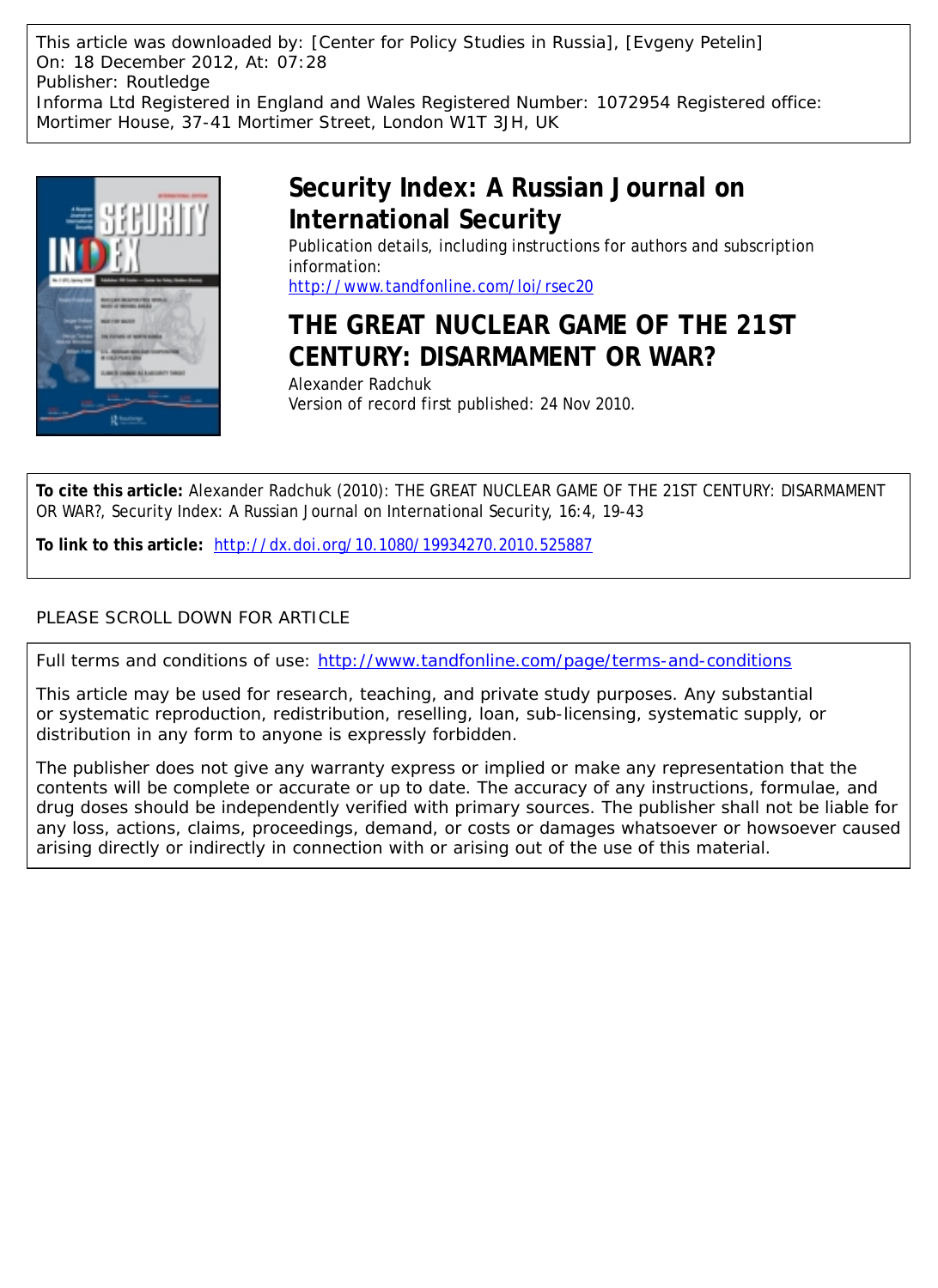



Downloaded by [Center for Policy Studies in Russia], [Evgeny Petelin] at 07:28 18 December 2012

Downloaded by [Center for Policy Studies in Russia], [Evgeny Petelin] at 07:28 18 December 2012

Alexander Radchuk

THE GREAT NUCLEAR GAME OF THE 21ST CENTURY: DISARMAMENT OR WAR?

> It's a great huge game of chess that's being played-all over the world—if this IS the world at all, you know. Oh, what fun it is! How I WISH I was one of them! I wouldn't mind being a Pawn, if only I might join-though of course I should LIKE to be a Queen, best.

Lewis Carroll, Through the Looking-Glass

Almost two generations of mankind have lived in a world that knows the most destructive weapons ever invented. These weapons can destroy not just cities or armies, but the entire planet. For the past six decades, this world has also known two parallel and interlinked processes: a strategic offensive arms race and nuclear disarmament.

Every nation inevitably regards the issue of possessing nuclear weapons (NW) through the prism of its national interests. As the world economy is showing signs of weakness, military strength often becomes the key factor that determines the nation's international standing. But the subjective nature of modern politics, in which personal traits of some leaders begin to prevail over political expediency and even common sense, makes one think hard about the feasibility of achieving the nuclear zero.

Many politicians and scientists have spent years trying to open up the window of opportunity for nuclear disarmament. Some high-caliber figures have recently joined that effort.

In their article ''A World Free of Nuclear Weapons'' published in early 2007, George Shultz, William Perry, Henry Kissinger and Sam Nunn argued that nuclear weapons pose an enormous danger, and that the world should move towards their universal and concerted reductions, so that one day that threat could be eliminated altogether. Now that the Cold War is over, the Soviet-American doctrine of mutual deterrence has become a thing of the past, they said. Quite unexpectedly, that statement became the focus of world attention, as the idea of nuclear disarmament was put at the top of the agenda. One would imagine that at the height of the world economic crisis, public debate and government efforts in Russia and other countries should focus on other things, such as the economy, the financial situation, trade, the need for new reserve currencies, and many other issues. But even Iranian President Mahmoud Ahmadinejad, speaking at the UN General Assembly in September 2008, proposed the idea of creating an independent committee to oversee the disarmament of the nuclear powers.<sup>1</sup>

In the run-up to U.S. President Barak Obama's visit to Moscow, a group of prominent politicians and scientists from all over the world put their shoulder to the wheel of the Global Zero initiative and proposed a plan of a complete elimination of nuclear weapons, to be achieved in several<br>stages by 2030.<sup>2</sup> The plan includes four stages:

- $\Box$  Russia and the United States agree to reduce their arsenals to 1,000 nuclear warheads each.
- $\Box$  By 2021, Moscow and Washington reduce the ceiling to 500 warheads each. All the other nuclear powers (China, Britain, France, India, Pakistan, and Israel), commit themselves to freezing and later reducing their strategic arsenals.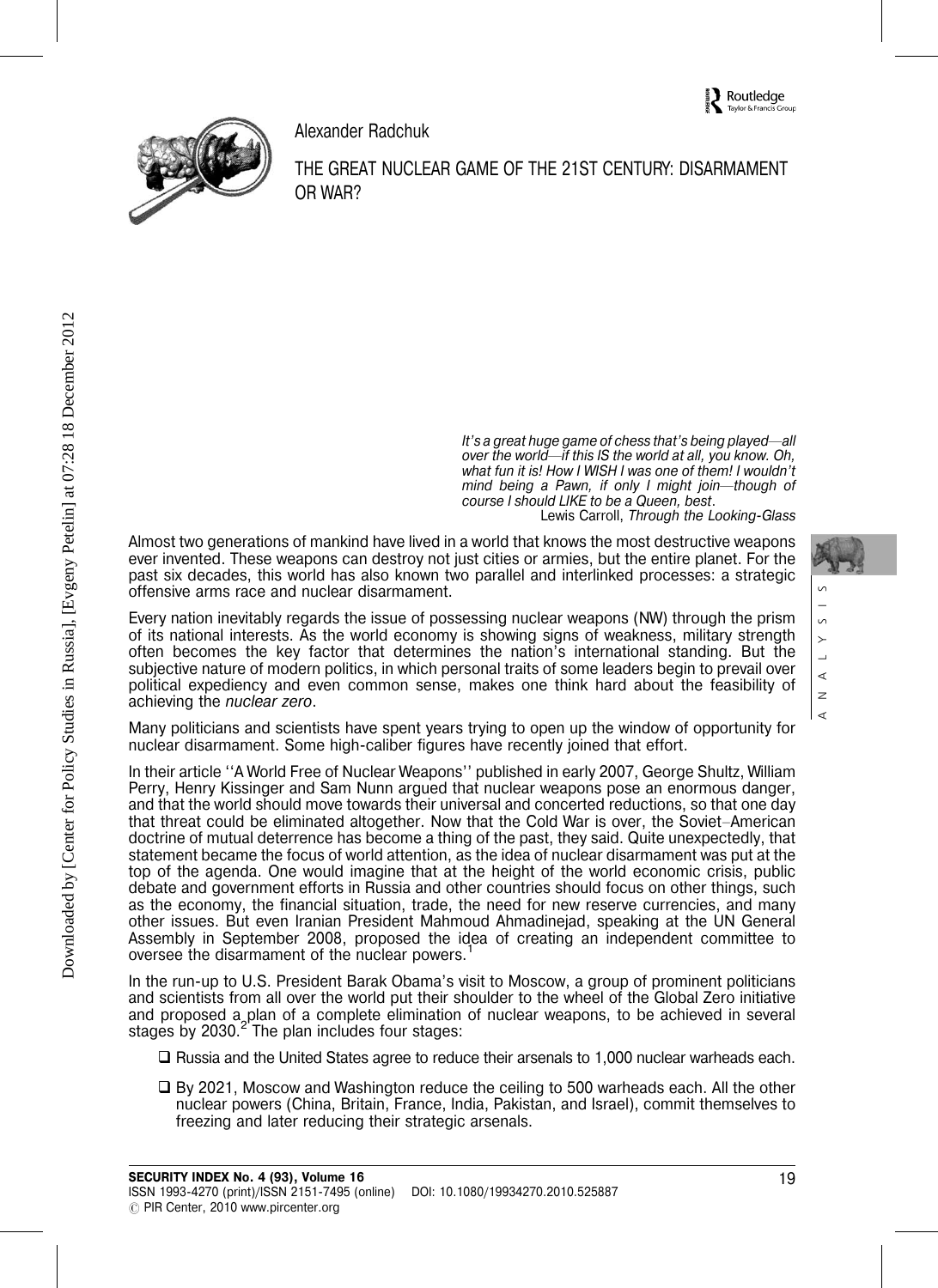- $\Box$  In 2019–2023, a Global Zero treaty is signed, with a schedule of step-by-step reductions of all nuclear arsenals to a minimum.
- $\square$  In 2024–2030, the process reaches completion, and the verification system remains in operation.

Speaking in Prague on April 5, 2009, President Obama had this to say about nuclear arms reductions:

Today, the Cold War has disappeared but thousands of those weapons have not. In a strange turn of history, the threat of global nuclear war has gone down, but the risk of a nuclear attack has gone up... And as nuclear power—as a nuclear power, as the only nuclear power to have used a nuclear weapon, the United States has a moral responsibility to act. We cannot succeed in this endeavor alone, but we can lead it, we can start it. So today, I state clearly and with conviction America's commitment to seek the peace and security of a world without nuclear weapons.

On June 12, 2009 UN Secretary-General Ban Ki-moon made a statement on the occasion of the launch of preparations for the International Day of Peace. He announced the beginning of a campaign called "WMD—We Must Disarm." He urged governments and peoples of the world to focus their attention on nuclear disarmament and nonproliferation. He said that without energetic efforts, the humankind will continue to face the threat posed by the existing nuclear weapons stockpiles.

Finally, last May, representatives of 189 countries which took part in the 2010 NPT Review Conference voted unanimously for the Final Declaration which reaffirms the commitment of the five official nuclear powers—Russia, the US, Britain, France, and China—to reducing their nuclear arsenals. The Declaration also calls for a 2012 conference on "establishing a zone free of nuclear weapons and any other weapons of mass destruction in the Middle East.

President Barak Obama's visit to Moscow in July 2009 gave a new impetus to the process of further reduction and limitation of Russian and American strategic offensive armaments. The two sides signed a document entitled Joint Understanding for the START Follow-on Treaty.<sup>5</sup> The document contained the outlines of a ''legally binding agreement'' to replace the START-I Treaty, which was due to expire in December 2009. It was stated that the new treaty would remain in force for the next 10 years. The new strategic offensive arms ceilings were to be set in the range of 500-1,100 strategic delivery vehicles and 1,500-1,675 deployed warheads.

Let us assume that the new START Treaty has been ratified, and the agreed reductions have been implemented. What next? Another 10 years of talks, resulting in another round of miniscule reductions? New countries becoming involved in the talks? Widening the scope of limitations to include non-strategic nuclear weapons? Or a sudden new twist, with either a radical new agreement or no agreement of any kind whatsoever?

To some extent, America's vision of the prospects for bilateral nuclear disarmament is set out in U.S. Vice President Joe Biden's interview in The Wall Street Journal on July 25, 2009.<sup>6</sup> Biden predicted that growing economic difficulties would force Moscow to reconcile itself to the loss of its former geopolitical role, leading to a decline of Russia's influence in the post-Soviet space and a substantial dwindling of Russia's nuclear arsenal. In Biden's opinion, it was Russia's inability to maintain its nuclear arsenal at its current level that had forced Moscow to resume arms reduction talks with President Obama. Biden made no secret of his view that the U.S. should play the role of a senior partner in its relations with a ''weakening Russia.''

At about the same time, Edward Ifft, a Georgetown University professor and the latest U.S. representative at the missile defense talks, proposed the following steps for the Russian-American arms reduction process<sup>7</sup>:

- $\Box$  Cut nuclear weapons to about 1,000 deployed strategic warheads for each side. "There is nothing special about the number 1,000. It's just a good round number.'' (Well, that's a persuasive argument!) Meanwhile, the deterrence system continues to function in its current form; the triad of nuclear forces and the existing system of verification are all left as they are.
- $\Box$  With deeper cuts, "a change of quantity will become a change of quality," and "the deterrence concept may have to be revised, including extended deterrence.'' At the same time, ''deterrence is a fundamental aspect of international security, and the need for it will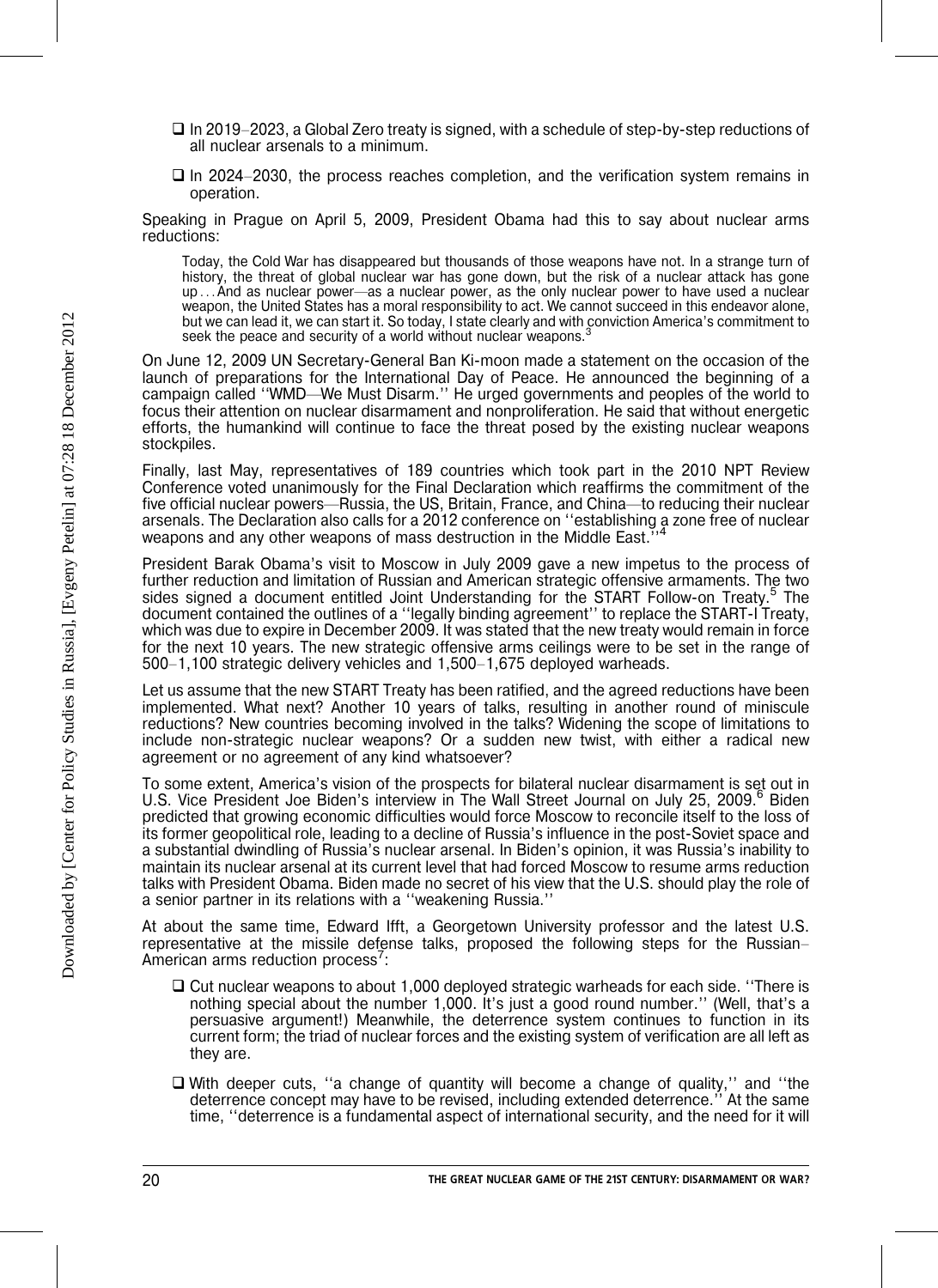remain even if all nuclear weapons are eliminated.'' However, ''as the role of nuclear weapons diminishes, the deterrence system will increasingly rely on conventional weapons. ... Conventional armed forces will play a comprehensive role in the deterrence system.''

That latter idea is fully in line with the American ideology of a new strategic triad. And everything would be well with that—except that Russia does not seem to have a place in that proposed new system, because Moscow is being told ''to be more understanding of the proposal to replace a small number of nuclear warheads with non-nuclear ones,'' and ''to begin addressing the problem of its large arsenal of tactical and sub-strategic nuclear warheads.'' Ifft fails, however, to propose any ideas as to how conventional armaments, in which the United States has an overwhelming superiority, are to be cut or limited.

Why then all this keen interest in nuclear disarmament? Is it explained by the traditional worries about the Russian and American nuclear arsenals, which—just like in the Cold War years—can lead to a nuclear conflict, with catastrophic consequences for the whole world? Is it the habit of viewing strategic offensive arms reductions as a locomotive in Russian-American relations, which can help resolve other problems in bilateral relations? Could it be the hope that new decisions will somehow influence the other nuclear powers, both official and unofficial? Or could it be the simple inability to take a fresh look at the situation and to be more realistic about the role and place of nuclear weapons in the modern world, and in Russian-American relations in particular?

There is no definitive answer to all these questions.

All the proposed programs of achieving the nuclear zero, all the proposed steps in that direction, all the specific measures being discussed, look fairly scholastic. That is because they fail to address the essence of the problem. And the essence of the problem is that, sad as it may be, only nuclear weapons, the ultimate manifestation of military might, can serve as a reliable guarantee of security for any nation in the modern world.

As the world is going through global civilizational changes, there is still no answer to the key question of what nuclear weapons truly represent. Are these weapons merely a symbol of military might of a bygone era—or are they a prototype and the foundation of new weapons of the future? Is force still a viable method of resolving international conflicts? And if so, will nuclear weapons—and therefore nuclear deterrence as well—remain an effective method of resolving differences and protecting national interests? Will the use of force against adversaries and competitors, or the threat of that use, remain part of the arsenal of foreign policy tools? Without answers to all these questions, there is simply no point discussing the prospects for nuclear disarmament.

There has been no proper discussion of the real rather than imaginary role and place of nuclear weapons in the 21st century. There has been no proper debate about the role of military strength, or about effective international mechanisms of providing security. Is there any other status symbol in the world as powerful as possession of nuclear weapons? Why are so many countries trying to acquire them? Why is it that the list of permanent Security Council members is also the list of the ''official'' (as stipulated by the NPT) nuclear powers? What is the role and place of nuclear weapons and nuclear deterrence in this day and age?

## VIEWS OF THE NUCLEAR CLUB MEMBERS

There is a broad spectrum of views on the role and place of nuclear weapons at present and in the future. That spectrum lies between two diametrically opposed positions. On the one extreme, we have those who argue that nuclear weapons should be completely excluded from the arsenal of instruments of armed combat. On the other, some are proposing that nuclear weapons should become weapons of the battlefield rather than mere political instruments.

The proponents of the first point of view (such as Dr. E.A. Fedosov) $<sup>8</sup>$  believe that in the modern</sup> world, a nuclear war cannot help to achieve the political goals which necessitated the armed conflict in the first place. They say that a gradual shift is taking place away from the nuclear paradigm of the 20th century, and all the old policies of armed conflict are being replaced. The new alternative to nuclear weapons is modern high-tech and high-precision systems, which can completely replace nuclear missiles as a deterrent in the not too distant future.

 $\circ$  $\rightarrow$  $\overline{\phantom{a}}$  $\prec$  $\overline{z}$  $\vert$   $\triangleleft$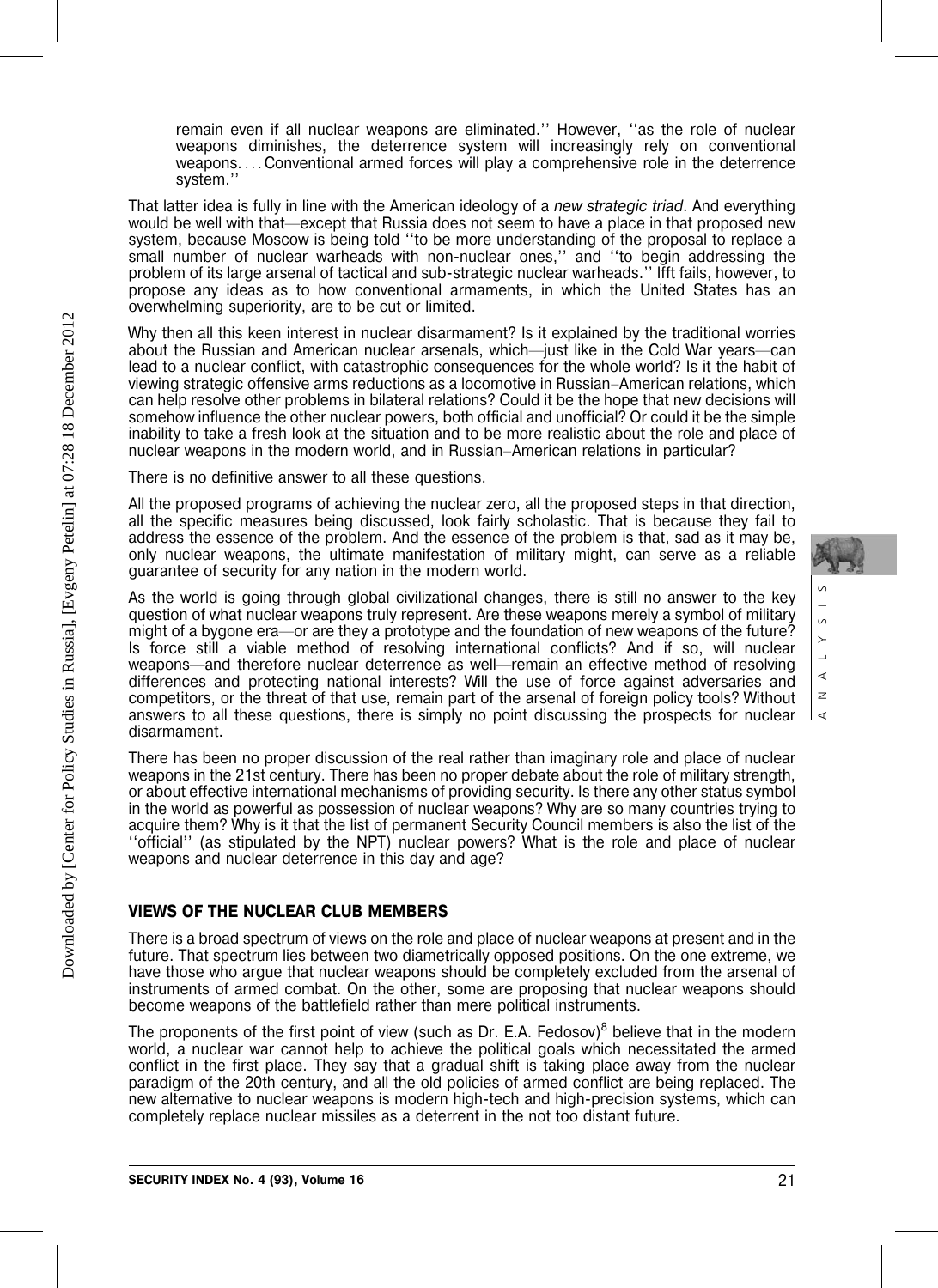Meanwhile, some are saying that nuclear weapons can now be put to real combat uses. They argue that although (or possibly because) the threat of a large-scale nuclear war has all but gone, the political and psychological barriers which prevented the use of nuclear weapons in the past have also weakened. That means that a limited use of nuclear weapons is no longer seen as something unimaginable—in may in fact be quite feasible in certain situations, they say. Therefore, continued reliance on nuclear weapons and plans for their modernization are not a caprice of some politicians. It is a possible answer to some of the threats which really exist, or which are clearly felt.

In the United States, not everyone subscribes to the opinion about the need for further nuclear disarmament measures. Not everyone believes that nuclear deterrence should be excluded from the list of national security instruments. For example, John Bolton, the former U.S. representative at the UN, disagrees with Barak Obama's opinion that reducing the American nuclear arsenal will make the world more secure and remove the motivation for other countries to try to acquire their own nuclear weapons. ''Obama's policy is dangerous for the United States and its allies who rely on the American nuclear umbrella. Obama believes that decisive reductions of the American nuclear arsenal will reduce nuclear proliferation risks. The actual outcome of such policy will be just the opposite.'' And former U.S. defense secretary James Schlesinger argues that eliminating nuclear weapons would not be in the interests of the United States itself or the rest of the world.9

Due to the enormous destructive power of strategic offensive nuclear weapons, their intercontinental range and long-term global consequences of their use, the main purpose of these weapons is strategic deterrence (primarily at the global level). The specific nature of these purposes is determined by the military and political leadership of the country both for wartime and peacetime, in the interests of implementing the policy of deterring potential aggression. The ''strategic'' in the description of these nuclear weapons applies not just to the actual military side<br>of things, but to the larger overall strategy (A.E. Vandam, <sup>10</sup> E. Kingston-McClory, <sup>11</sup> Basil Henry Liddel Hart,<sup>12</sup> V.Y. Novitsky<sup>13</sup>).

In that sense, military strategy is only a part of the overall national strategy.

Back in 1913, Russian military expert V.Y. Novitsky wrote that ''the goal of higher strategy is to ensure an independent existence and further development of the state, in accordance with its political, economic, historical and cultural interests.'' The acquisition of nuclear weapons is a guaranteed way of achieving that goal. But whereas military strategy is limited to military issues, higher strategy deals not just with war, but with the subsequent peace as well. Higher strategy must not only combine the various instruments of waging war—it must also make sure that the use of those instruments does not jeopardize the future peace or threaten the nation's welfare and security. The goal of higher strategy during peace time is to avoid war and protect national interests without resorting to military action. In war time, the higher strategy must define the objectives of the war, the military plans and the methods of waging that war. In that sense, the term strategic, as applied to nuclear weapons, refers to higher strategy.

It must be admitted that for over six decades now, there has not been a world war—no matter how hard the opponents of nuclear deterrence try to play this down. World wars are started by superpowers—but they are also prevented by superpowers. Nuclear deterrence continues to work to this day, albeit in a slightly different form. The best illustration is North Korea and Iran. For these two countries, the nuclear programs that merely provide the possibility of acquiring nuclear weapons now serve as perfectly workable instruments of ensuring their national security. North Korea's nuclear tests and Iran's missile tests have made many other countries adopt a very different tone when talking to them. Many respected experts believe that had Saddam Hussain acquired WMD, the United States would not have dared to start a war against Iraq. Neither did the former Yugoslavia have any nuclear weapons.

That could well be the reason why there are mounting problems with the NPT regime, especially with regard to the so-called negative security guarantees given by the nuclear-weapons states to non-nuclear states—i.e., guarantees that nuclear-weapon states will not put pressure or use blackmail against non-nuclear states.

Under the NPT treaty, only those nations that had tested their nuclear weapons before January 1, 1967 are recognized as nuclear-weapon states. There are five such states: the U.S., Russia, Britain, France, and China.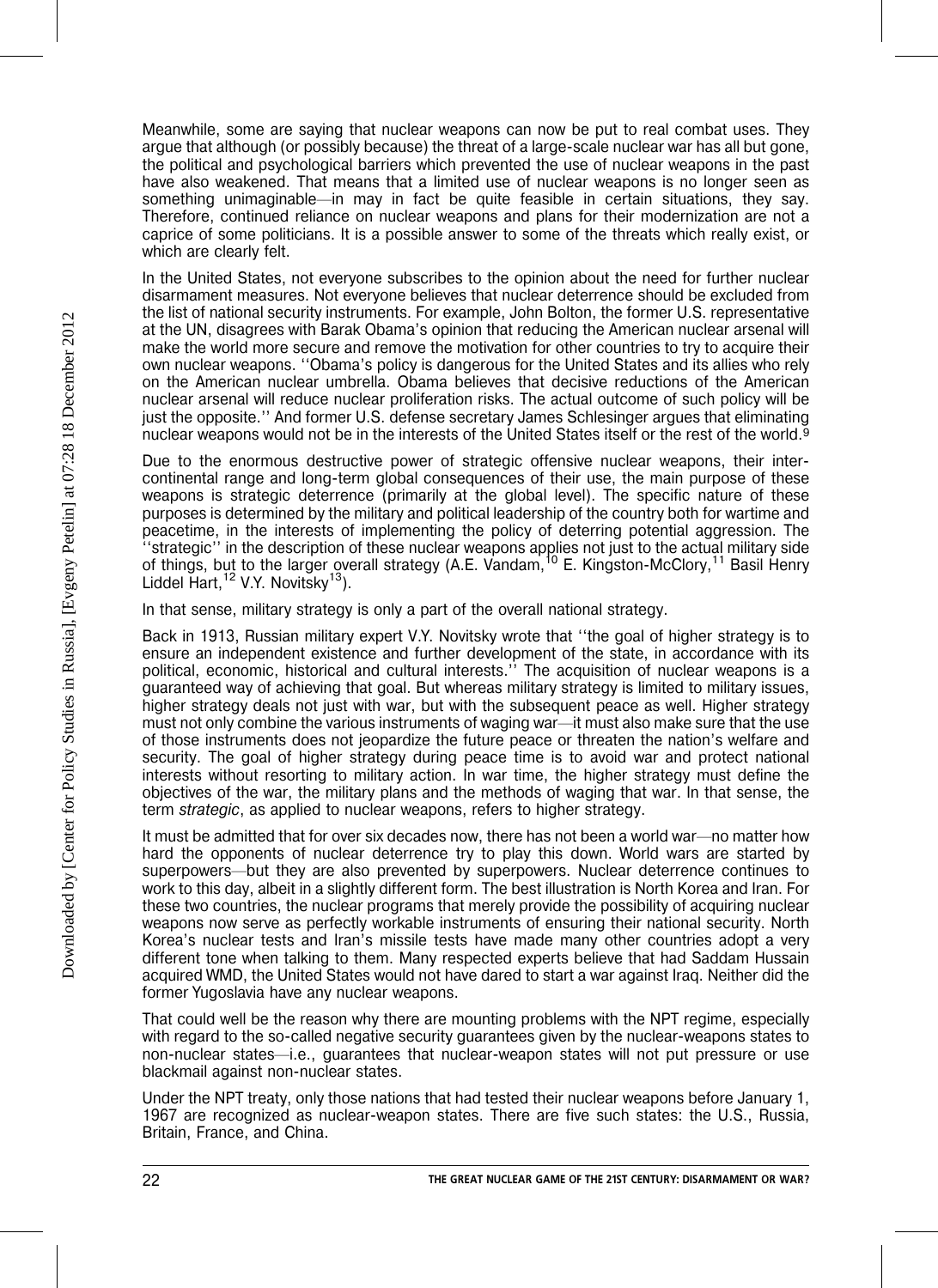At the same time, according to SIPRI,<sup>14</sup> there were at least another four countries possessing nuclear weapons as of January 2007. These are India with about 50 warheads, Pakistan with about 60, Israel with about 100, and North Korea with 6 nuclear devices.

As we can see, all those countries which are technically capable of creating nuclear weapons and which are not part of some guaranteed system of providing their own security (North Korea, Iran) are not abandoning plans of acquiring nuclear weapons. According to various estimates, there are now 20 to 45 countries in the world that are capable of building a nuclear device.

#### THE UNITED STATES

The United States was the first country in the world to acquire nuclear weapons. It was the first to conduct nuclear tests in July 1945, and the first (and only) country to have used it for military purposes, destroying the Japanese cities of Hiroshima and Nagasaki in August 1945.

The project to create nuclear weapons was completed at an astounding speed, despite the ongoing World War II. Leo Szilard and Enrico Fermi informed the U.S. government about the possible military implications of nuclear studies in March 1939. The first nuclear detonation was conducted near Alamogordo in New Mexico a little over six years later, on July 16, 1945.<sup>15</sup>

Over the past six decades, there have been many changes to the U.S. nuclear doctrine. In January 2002, a report was submitted to the U.S. Congress outlining the state of the American nuclear arsenal. The report contained the key provisions of the U.S. nuclear strategy and set out plans for the next 5-10 years.<sup>16</sup> In the U.S. strategic planning, the threat-based approaches dating back to the Cold War were replaced with approaches based on opportunities. That will enable Washington to maintain an effective deterrent in the coming decades while the size of the nuclear arsenals of the United States and its allies will be reduced to the lowest possible level.

The report also mentions that the U.S. nuclear potential has some unique characteristics. It plays an extremely important role in the system of defense of the United States, as well as America's friends and allies. It enables the United States to achieve important strategic and military goals. It provides the military instruments for deterring a wide range of threats, including the threat posed by WMD and large conventional forces. Nuclear forces are the main instrument of conducting an effective strategy of deterrence against a large number of potential adversaries in a whole range of unexpected situations. The American capability to deliver nuclear strikes of various scale, scope and direction will be augmented by other military instruments. Therefore, the United States needs a new combination of nuclear, non-nuclear and defensive forces to deal with a whole host of possible adversaries and unexpected threats the country might have to face in the coming decades. That is why the Pentagon has established the new strategic triad, which includes:

- $\Box$  Offensive systems (nuclear and non-nuclear).
- $\Box$  Defensive (active and passive).
- $\Box$  Modernized defense infrastructure to provide new capabilities in counter new threats.

The first component of this triad, the offensive weapons, should surpass the triad of the Cold War era\*the intercontinental ballistic missiles, submarine-launched ballistic missiles, and long-range nuclear bombers. The defensive systems are expected to shield against limited strikes and reduce their effectiveness. Combined with America's ability to deliver a retaliatory strike, these systems will be able to prevent an attack and give America new capabilities in crisis settlement, improve its position in regional confrontations, and provide a guarantee against the traditional instruments of deterrence being attacked. The modernized nuclear infrastructure should enable the United States to get rid of unnecessary weapons and reduce the risk of technical problems.

By 2012, America's operationally deployed nuclear forces should include 1,700-2,100 strategic missile warheads, 14 nuclear submarines carrying Trident submarine-launched ballistic missiles (SLBMs, with two out of the 14 missiles in combat-ready state at any given time), 500 Minuteman intercontinental ballistic missiles (ICBMs), 76 B-52H bombers and 21 B-2 bombers. These weapons will be the instrument of the American deterrence policy. They will be keeping the adversary's targets in their crosshairs, including the enemy's political command infrastructure and its armed forces. They will also prevent the adversary from achieving its own military objectives. The targets will include command and military infrastructure, especially weapons of



ANALYSIS

 $\circ$  $\circ$  $\rightarrow$  $\overline{\phantom{a}}$  $\prec$  $\overline{z}$  $\prec$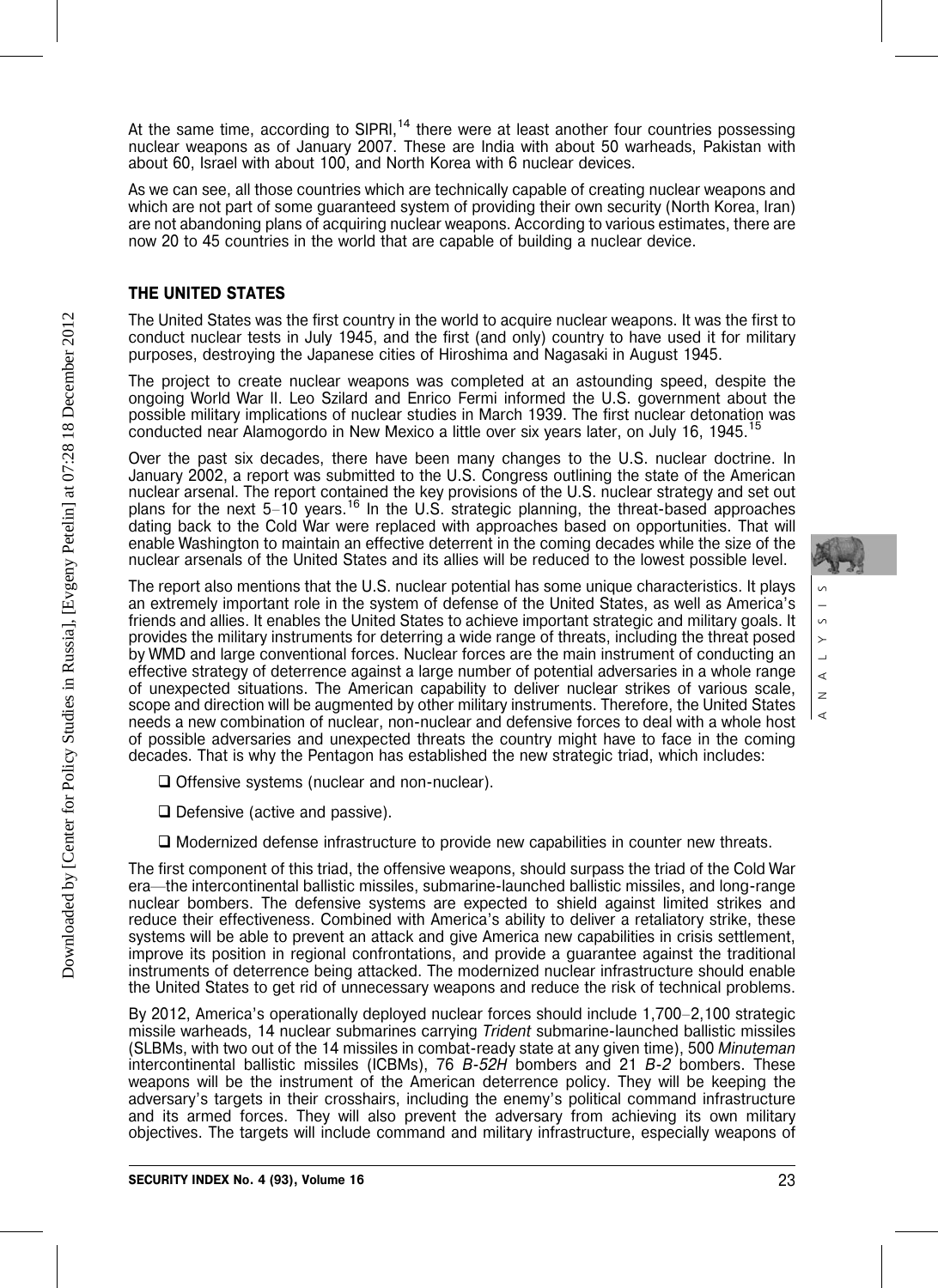mass destruction, military command facilities and other command and infrastructure nodes. The numerical cuts of the U.S. nuclear arsenal under the Moscow Treaty of 2002 will be compensated for by the improved capability of that arsenal and by the new elements of the strategic triad.

That trend will not be affected by the new U.S.-Russian START treaty. Seven years after its coming into force (i.e., not before the second half of 2017), the American strategic arsenal (as well as Russia's) will still have up to 700 deployed ICBMs, SLBMs and heavy bombers carrying up to 1,550 nuclear warheads that count towards the overall ceiling.

Meanwhile, the new U.S. nuclear strategy unveiled on April 6, 2010 (two days before the signing of the Moscow treaty) says that ''the growth of unrivalled U.S. conventional military capabilities, major improvements in missile defenses, and easing of Cold War rivalries ... enable us to fulfill those objectives as significantly lower nuclear force levels and with reduced reliance on nuclear weapons.'' For the first time, official emphasis has been shifted towards countering nuclear proliferation and nuclear terrorism. However, the United States maintains all the components of its nuclear "triad." The "fundamental"-though not the sole-purpose of that triad is still to deter the potential aggressor. $<sup>1</sup>$ </sup>

Thanks to its vast superiority over all the other countries in conventional forces and high-precision weapons, the United States can achieve most of its military objectives without using nuclear weapons. The American armed forces can do it efficiently, without sustaining major losses and without causing a global environmental catastrophe. In the wars in Iraq and Afghanistan, the United States has been testing the new structure of its armed forces, new ways of using them, as well as new systems of intelligence, communications and command-and-control. In the past two decades, the American armed forces have remained in a state of permanent readiness for war, constantly improving their fighting ability.

Meanwhile, the strategic offensive forces have become something of a burden for the United States, because they are quite expensive to maintain and impossible to use in any normal war. These forces are not going to be a very useful asset in the wars of the fifth, sixth and the subsequent generations. Such assets should be shed—and rather than just throwing them away, Washington is trying to sell them to its competitors, and to get the best possible price for them.

In September 2003, there was a media report claiming that the U.S. armed forces were developing a new type of nuclear device based on hafnium. That device was said to possess enormous destructive power. Its detonation produces radiation similar to that of a neutron bomb, killing every living thing in the radius. These devices can be miniaturized to fit into a small bomb, a tank or artillery shell, or even ammunition for hand-held grenade launchers.<sup>18</sup> The Spratt-Furse Amendment of 1994 bans the army from developing nuclear devices with a yield of less than five kilotons. But the Pentagon claims that since there is no nuclear fission involved in the hafnium device, the bill does not apply, and neither do the international treaties that restrict the development and proliferation of nuclear weapons. It is claimed that the hafnium device has more in common with conventional weapons than with nuclear ones. But that runs counter to the definition of nuclear weapons used by the U.S. government itself. That definition covers any weapons that can produce radiation or radioactivity, leading to the death or serious injury of large numbers of people.

Once implemented, this program will essentially turn nuclear weapons from a political instrument of deterrence into an instrument of actual warfare that can be used along with conventional weapons. One proof of that assertion is the U.S. programs of developing new low-yield nuclear devices. Another is the reports in the U.S. media in 2003, shortly before the Iraq war, claiming that Washington was prepared to use tactical nuclear weapons against the Iraqi WMD sites.

In 2005 the United States reviewed its doctrine of using nuclear weapons. The U.S. President can now authorize a preemptive nuclear strike against an adversary preparing to use WMD. The revised doctrine also allows for preemptive strikes against countries or terrorist groups, for purposes such as destroying their stocks of chemical or biological weapons.<sup>20</sup>

The new U.S. nuclear posture review report published in May 2010 says that ''as long as nuclear weapons exist, the United States will sustain safe, secure and effective nuclear forces. These nuclear forces will continue to play an essential role in maintaining strategic balance, deterring potential adversaries and assuring allies and partners that they can count on America's security commitments.'' The report goes on to say that the U.S. ''will not use or threaten to use nuclear weapons against non-nuclear weapons states that are party to the NPT and in compliance with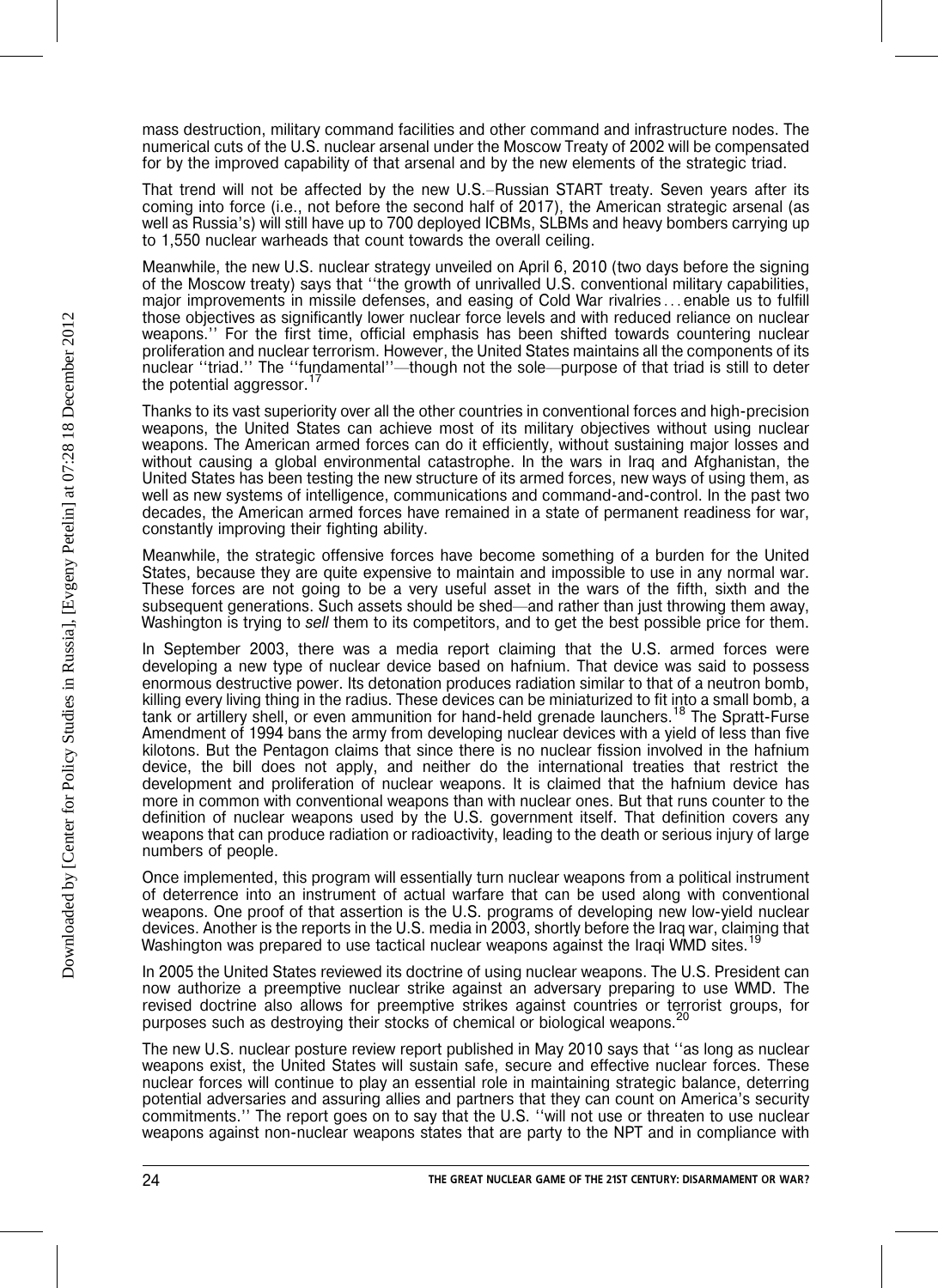their nuclear nonproliferation obligations.'' However, the reviewed nuclear doctrine does not rule out a nuclear strike against such pariah states as Iran or North Korea, because in the opinion of<br>the U.S. Administration, Tehran and Pyongyang are in breach of the NPT.<sup>21</sup>

The Brookings Institution estimates that in the second half of the 20th century the United States invested some 5.5 trillion dollars into the nuclear program. The actual manufacturing of nuclear weapons accounted for only about 7 per cent of that figure (400 billion dollars). The rest was spent on delivery systems and infrastructure, including the nuclear weapons bases not just on<br>U.S. territory but in various corners of the globe as well.<sup>22</sup>

That means that if only the nuclear warheads are destroyed, the remaining 93 per cent of the potential for nuclear war will still remain, and the nuclear warheads will simply be replaced by other weapons. Whether or not these nuclear warheads are to be replaced by conventional warheads will be decided based on economic considerations, technological capability and political expediency. Could that be the explanation for the American idea of equipping their ICBMs with conventional warheads? Is that why the U.S. political and military leadership does not want to hear about any agreed limitations on the infrastructure component of its nuclear capability?

In April 2009 (shortly before President Obama's visit to Russia) the Federation of American Scientists, which includes 68 Nobel Prize winners, published a report entitled ''From Counterforce<br>to Minimal Deterrence.''<sup>23</sup>

The report concludes that the best strategy in the current circumstances is minimal deterrence, which can be provided by just a few hundred warheads. It also urges Russia to adopt a similar strategy. It argues that conventional weapons are quite sufficient for military action. In order to provide effective deterrence in the 21st century, the Unites States could choose new targets for its nuclear missiles. Since it would be inhumane to target densely populated cities, missiles should be aimed instead only at key infrastructure on the territory of the potential adversary. The list of these adversaries in the report includes not only Russia but also China, North Korea, Iran and Syria. But it is Russia that the authors chose as an example. They identify a list of 12 targets on Russian territory, which they say is sufficient for effective deterrence. The list includes three oil refineries (in Omsk, Angarsk and Kirish); six key metallurgical plants (Mignitogorsky, Nizhnetagilsky and Cherepovetsky metallurgy combines, Norilsky Nikel, Bratsky and Novokuznetsky aluminium plants), and three power plants (Berezovskaya, Sredneuralskaya and Surgutskaya). If these targets are hit, Russia will be unable to wage war because its economy will be paralyzed—but millions of Russians will inevitably die as well.

That thinking is fully in line with the ideas of one of the chief architects of American policy in the past few decades, Zbigniew Brzezinski, who wrote that ''in the coming years, maintaining stability of mutual nuclear deterrence between the United States and Russia will remain one of the key<br>tasks for the U.S. political leadership.''<sup>24</sup>

#### RUSSIA (SOVIET UNION)

In the Soviet Union the project to master nuclear energy began somewhat later than in the United States, on February 11, 1943. That is when Laboratory 2 of the Soviet Academy of Sciences was established ''to study the ways of harnessing the energy of the fission of uranium atoms and the possibility of putting the energy of uranium to military uses.'' Just like their American counterparts, the Soviet scientists spent six years on the project before the first successful nuclear test, which was conducted on August 29, 1949 at the Semipalatinsk range. America's nuclear monopoly was busted after just four years, and plans of waging nuclear war against the Soviet Union developed by the American Joint Chiefs of Staff (the Pincher plan) were no longer feasible.

In the 1960-1970, the Soviet belief was that given the bitter struggle between the two political systems and the ongoing confrontation between NATO and the Warsaw Pact, any armed conflict between the nuclear powers would inevitably lead to another world war in which most of the countries of the planet would become involved. The end result would be an exchange of massive<br>nuclear strikes—such strikes being the main instrument of the war.<sup>25</sup> Because of that thinking, the main goal of the Soviet nuclear weapons program was to give the Soviet Union a guaranteed ability to deliver a massive nuclear strike against the adversary's military and economic targets. That strike would be expected to cause catastrophic damage, sufficient to end the existence of the adversary's state as an organized system and to cripple that state's ability to provide minimally ANALYSIS

S  $\rightarrow$  $\overline{\phantom{0}}$  $\prec$  $\overline{z}$  $\prec$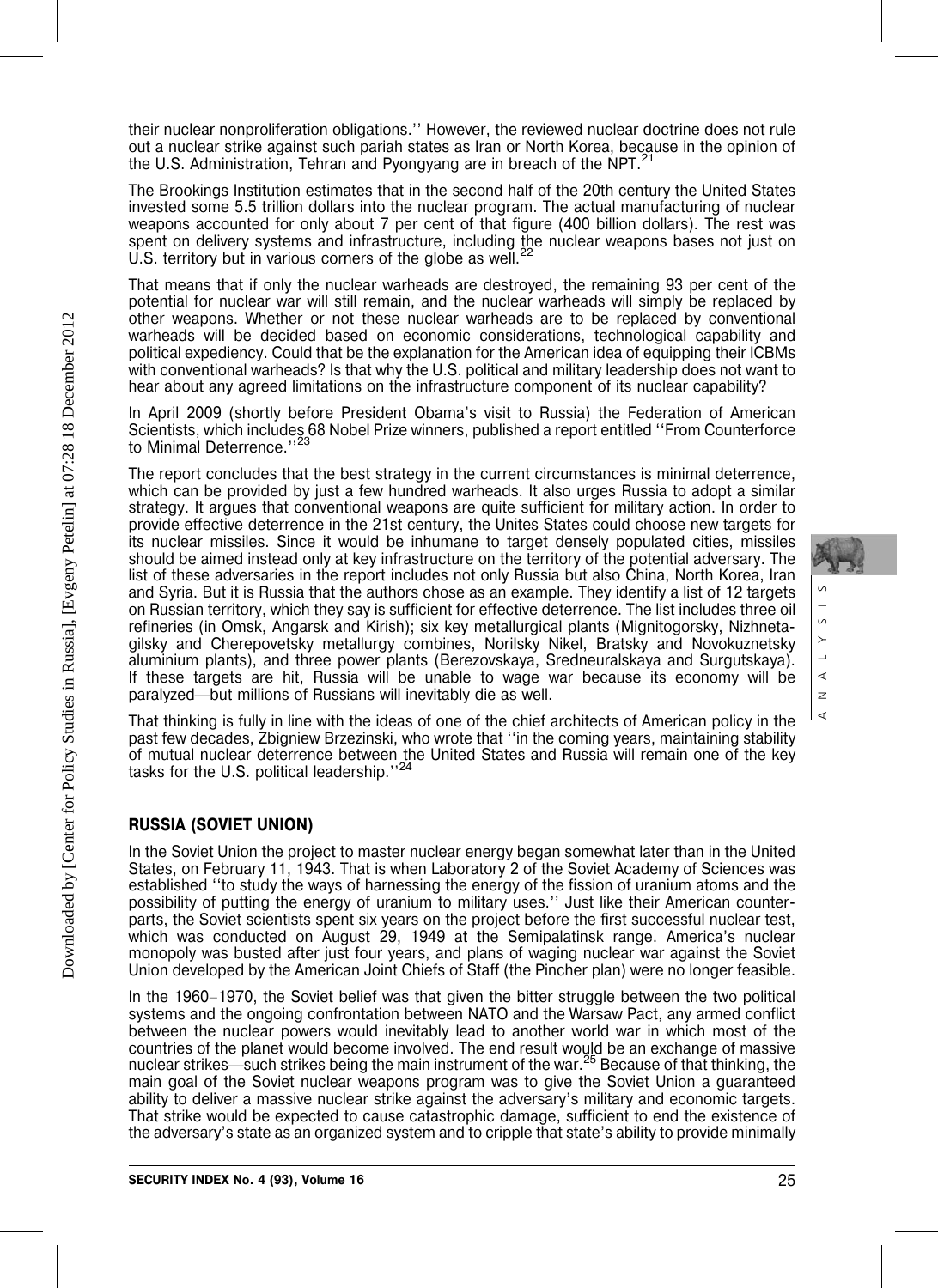acceptable living conditions for the population. That approach was also based on the notion that deterring the global threat would also deter the lesser regional threats, because the Soviet Union's guaranteed ability to destroy its most potent adversary (the United States) meant that the smaller and weaker adversaries would be destroyed as well. However, the Soviet Union had strong conventional forces, which were sufficient to deter and counter any regional military threats without resorting to nuclear weapons. The issue of using the strategic nuclear forces in a regional conflict was therefore largely academic. Essentially, the only function of the strategic nuclear forces was deterring the adversaries from starting a global nuclear war.

As for Russia, the Russian National Security Strategy Until 2020 reads that:

... in this day and age, the Russian Federation proceeds from the notion that is needs to have a nuclear capability that is guaranteed to inflict the required level of damage to any aggressor (a state or a coalition of states) and in any circumstances. Russia views its nuclear weapons as a deterrent against potential aggression, and an instrument of providing military security to itself and its allies, as well as maintaining international stability and peace.

The document also reads that ''the world is following the path of globalization in all spheres of international life, which is characterized by high dynamism and interdependence of events.''

Russia's national interests will be adversely affected by possible recurrences of unilateral attempts to use force in international relations; by confrontation between the key actors on the world stage; by the threat of proliferation of WMD and its falling into the hands of terrorists; as well as increasingly sophisticated illicit activities in the cyber space, biological sciences and high tech areas...There is a growing risk of more countries acquiring nuclear weapons. If the United States proceeds with its plans to station elements of its global missile defense system in Europe, such a move will significantly reduce the scope for maintaining global and regional stability.

Meanwhile, the new Russian military doctrine adopted on February 5, 2010 emphasizes that:

... the Russian Federation reserves the right to utilize nuclear weapons in response to the utilization of nuclear and other types of weapons of mass destruction against it and (or) its allies, and also in the event of aggression against the Russian Federation involving the use of conventional weapons when the very existence of the state is under threat. The decision to utilize nuclear weapons is made by the Russian Federation president.

Among the key objectives the doctrine lists ''maintaining strategic stability and the capability for nuclear deterrence at a sufficient level'' and ''com<u>pl</u>iance with international agreements on arms<br>limitation and strategic offensive arms reduction.''<sup>27</sup>

In the area of international security, Russia ''shall maintain its commitment to using political, legal, economic, military and other instruments of protecting its state sovereignty and national interests.'' ''Strategic deterrence in the interests of national military security'' will remain a key policy. One of the ways of maintaining strategic stability in the world is ''achieving steady progress towards a world free of nuclear weapons and ensuring equal security for all.'' Russia ''will work to reach new comprehensive bilateral agreements on further reductions and limitations of strategic offensive weapons.''

In the current conditions, only the nuclear umbrella can give Russia the opportunity calmly and successfully to complete the process of internal reforms of its state system as a whole and the armed forces in particular. In addition to that, nuclear weapons ensure that our country occupies a high place in the international ranking, confirm its right to sit on the UN Security Council and give it a major say in determining the rules of the game in the nuclear sphere. All this means that the nuclear-weapon status largely determines Russia's role and place as one of the leading nations in the international community. The nuclear arsenal maintains Russia's military strength at a level sufficient to deter any potential aggressor from launching a large-scale attack or a nuclear strike. That means that the country can be reliably protected with much less defense spending. This consideration is very important, given the current economic situation in the country. That is why nuclear deterrence remains a key element of national security.

#### **BRITAIN**

Britain was the third country to conduct nuclear tests. The first British nuclear device was detonated on October 3, 1952. Work on the British nuclear project began in 1940. It involved scientists not only from Britain but also from the U.S., Canada and France. Some of the work was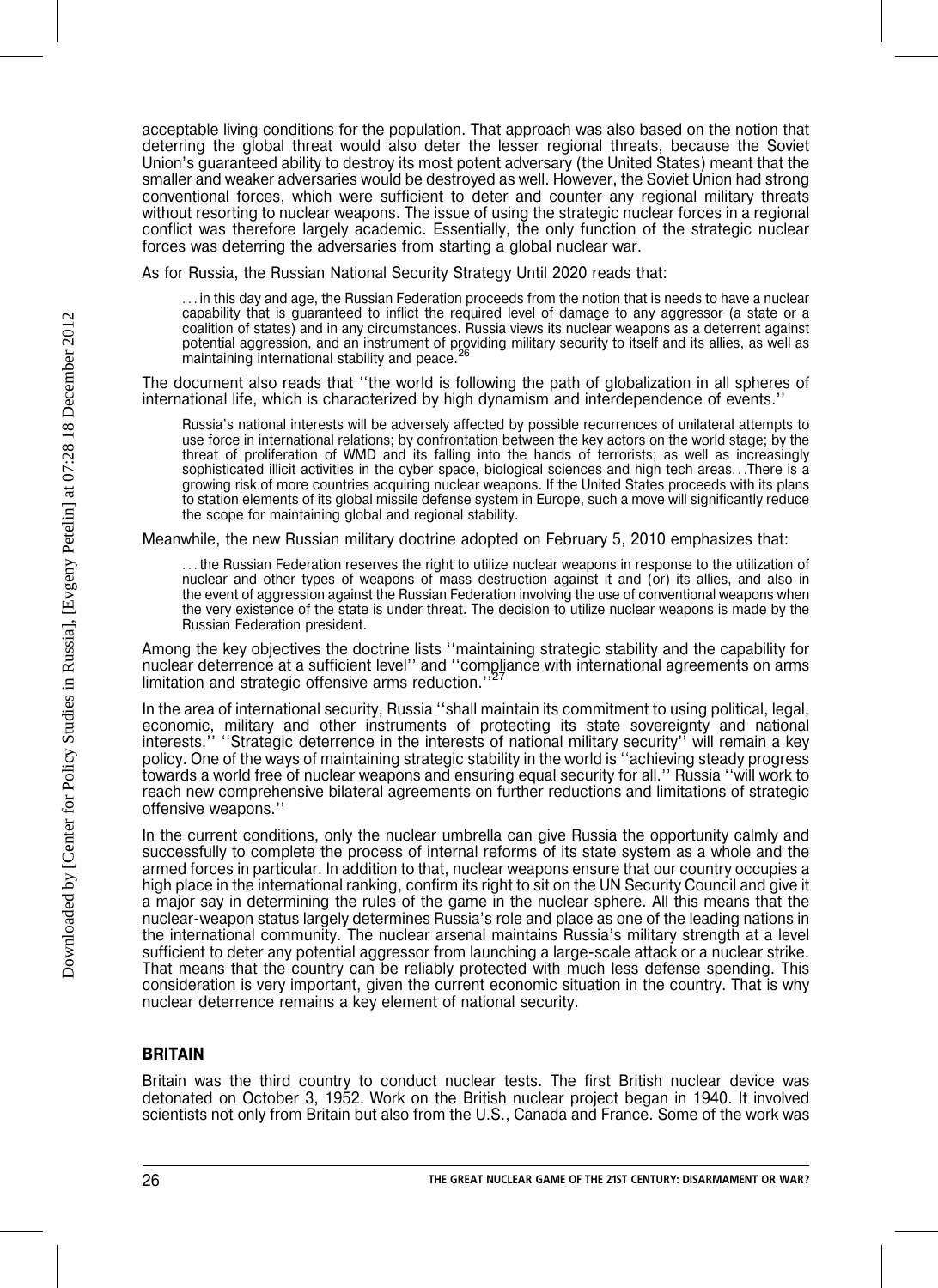Downloaded by [Center for Policy Studies in Russia], [Evgeny Petelin] at 07:28 18 December 2012 Downloaded by [Center for Policy Studies in Russia], [Evgeny Petelin] at 07:28 18 December 2012 done as part of the Manhattan project. The creation of the nuclear bomb took Britain 12 years and cost 150 million pounds.

The United Kingdom prefers political, diplomatic, and economic instruments to achieve its national goals. But in its military doctrine, it has a clearly defined strategy of resolving international differences from the position of strength, and of maintaining the principles of nuclear deterrence. It is safe to say that Britain's view of the role of nuclear weapons and the circumstances in which they can be used are essentially no different from America's.

Britain's military-political leadership strictly abides by the key provisions of the coalition strategy, the NATO Strategic Concept adopted in April 1999. The document says that despite the strategic nuclear reductions, despite the fact that missiles are no longer targeted against any specific country, and that Russia is no longer viewed as a threat, NATO continues to rely on nuclear weapons for protection against an uncertain future. These weapons are a guarantee of the security of the members of the alliance and an instrument of deterrence against the nations seeking to acquire nuclear weapons.

The key provisions of the old strategic concept of nuclear deterrence, which form the foundation of the old coalition strategy of flexible reaction, remain almost unchanged in the new document.

According to the executive director of the British-American Security Information Council (BASIC), on February 23, 2006 Britain took part in the so-called subcritical tests of nuclear weapons in the Nevada desert. The tests were conducted as part of the U.S. program of nuclear arsenal management which ensures the safety and reliability of the American nuclear arsenal. The statement also mentioned the investment of about 1.7bn dollars into Britain's Aldermaston nuclear weapons establishment as part of a program to ensure the safety of the existing arsenal of Trident nuclear missiles. According to the BASIC executive director, that additional spending could point to the existence of an active program of developing new types of nuclear warheads.29

In late 2006, British Prime Minister Tony Blair said that before leaving Downing Street he would launch the process of replacing and modernizing the British nuclear arsenal. The Trident missile systems carried by Britain's four Vanguard-class nuclear submarines were to be completely<br>renovated by 2025. The program was expected to cost 25bn pounds (46bn dollars).<sup>30</sup> The British government intends to reduce the size of its nuclear arsenal by 20 per cent. The precise number of the British warheads remaining on combat duty would fall substantially to less than 160.

However, in February 2009 British Foreign Minister David Miliband urged the leading world nations to begin nuclear disarmament talks. He expressed his hope that the United States, China, France, Britain and Russia would find a way towards the possibility of a total elimination of nuclear arsenals. Miliband also spoke for tougher policies on nuclear nonproliferation with regard to countries such as Iran, and urged the leaders of the leading nuclear powers to hold a summit on nuclear disarmament.

The new ruling Conservative–Liberal Democrat coalition led by David Cameron, which came to power in May 2010, has disclosed information about the country's nuclear arsenal. The number of active warheads (i.e., those on permanent duty) is 160. Adjustments have been made to previous plans regarding the size of the British nuclear arsenals: the ceiling has been increased, but Britain does not intend to increase the number of its nuclear warheads beyond 225.

## FRANCE

France was the fourth country in the world to acquire nuclear weapons. It conducted its first nuclear test on February 13, 1960 in the Sahara desert using American equipment. The French commissariat for nuclear energy was set up 15 years previously, on October 1945.

The French White Paper on defense that came out in 1994 says that the French military doctrine is based on the strategy of nuclear deterrence. The country's armed forces must therefore have a strategic nuclear force component and tactical nuclear weapons. The tactical devices can be used as ''the last warning'' to the potential adversary that France is prepared to deliver a strategic nuclear strike. The essence of the strategy is to ''prevent any potential aggressor from threatening France's vital interests by presenting it with a counter-threat.'' The document went on to say that France must be able ''to inflict the kind of damage on the adversary that will at the



ANALYSIS

 $\circ$  $\rightarrow$  $\overline{\phantom{a}}$  $\prec$  $\overline{z}$ | ⊲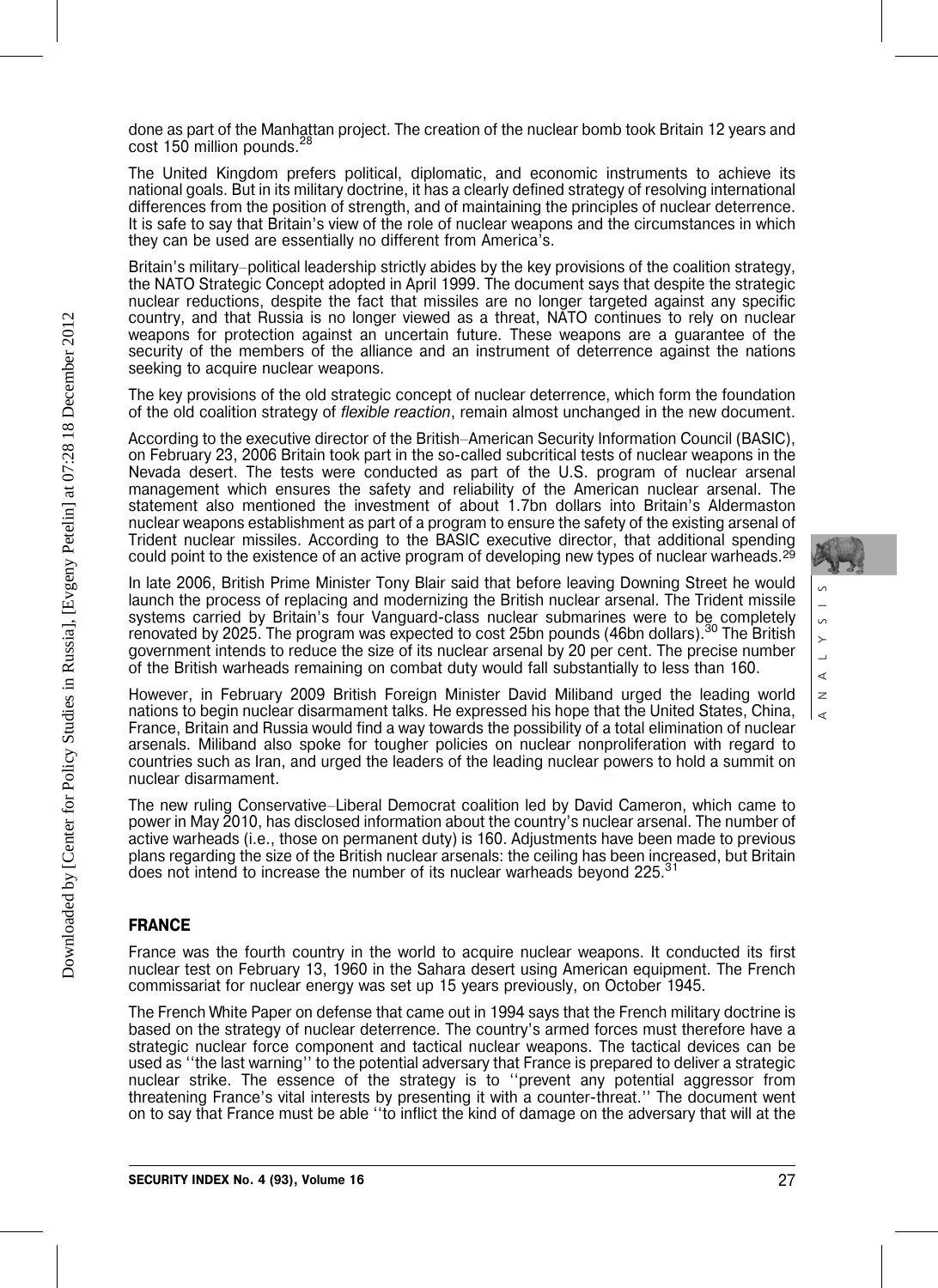very least completely negate any potential gain it hopes to achieve by attacking.'' The list of possible adversaries against which France could use nuclear weapons includes the countries which seek to acquire nuclear weapons and which ''are capable of resorting to its use against France."<sup>32</sup> France's intention was to focus on miniaturized nuclear weapons that can be used to deliver preemptive surgical strikes against targets such as a presidential bunker or an underground nuclear facility, with a minimum of casualties among the civilians.

France began to rethink its nuclear strategy following the election of Jacques Chirac as president in 2002. Under the French doctrine of strategic nuclear deterrence, which is part of the NATO coalition nuclear strategy, the French nuclear warheads are no longer targeted only at those countries that have nuclear weapons. These days, a nuclear strike can be delivered against any country that threatens France's national security or strategic interests, regardless of whether that country has nuclear weapons.

Under the previous strategic nuclear deterrence plans, nuclear weapons could be used only as a measure of last resort, to deliver a retaliatory strike. The targets of French nuclear bombs could include peaceful civilians of the hostile country. Now the French seem to have reserved the right not only to deliver a retaliatory strike against the countries where the terrorist threat originates—they are also prepared to conduct pre-emptive surgical bombing raids against WMD sites and terrorist bases. In addition, the new French nuclear deterrence doctrine is also directed against China.

French President Nicolas Sarkozy has said that the world without nuclear weapons, which President Obama talked about in Prague, is a ''virtual'' world. Speaking at the nuclear security summit in Washington in April 2010, he said that France was not yet ready completely to disarm and to bury its nuclear hatchet:

I have announced the number of our nuclear warheads—we have cut them to a third of their original number. I believe that to go any further at this moment would be to jeopardize the security of my country. ... We support all the measures to reduce nuclear arsenals, but we are going to keep the bare minimum of the weapons necessary to ensure the security of our country. Everyone dreams about a world free of nuclear weapons. But I will be able to renounce nuclear weapons one fine day only if I am confident that the world has become stable and secure.

France now views its nuclear forces as an instrument of deterring a potential adversary whose nuclear capability is much greater than France's own; it is also an instrument of deterring the potential owners of WMD who are capable of resorting to its use against France.<sup>35</sup> In its projections for the development of the military-strategic international situation for the next 10- to 15-years, the French leadership invariably believes that in the foreseeable future, national independence will be linked to nuclear capability. But France also recognizes that the situation may change radically, and in addition to nuclear deterrence, improving and developing conventional weapons is becoming increasingly important.

In October 2003 President Jacques Chirac said that ''under the new doctrine, French nuclear weapons will become an active threat to France's enemies.'' That essentially means that France reserves the right to deliver a nuclear strike in retaliation for the use of WMD, and that France can now resort to delivering nuclear strikes against military-political command facilities, economic facilities and WMD production sites of the countries which pose (or could potentially pose) the threat of using WMD. In this regard France is following the American strategy which allows for preemptive use of nuclear weapons against countries that possess or are suspected of possessing WMD. This represents an unprecedented lowering of the nuclear threshold\* something no other nuclear power has done so far.

Gen. Pierre Gallois, a prominent French specialist on military strategy and geopolitics,<sup>36</sup> believes that the more countries acquire nuclear weapons, the better for peace on the planet. This is why under no circumstances should Russia destroy its nuclear and strategic weapons-on the contrary, it should preserve and increase its potential in this area. That is the foundation of its national security. Meanwhile, American hegemony in Asia and the Far East can only be stopped by a powerful system of national security of the large Asian countries based on nuclear weapons.

#### **CHINA**

The People's Republic of China was the last country to join the official nuclear club.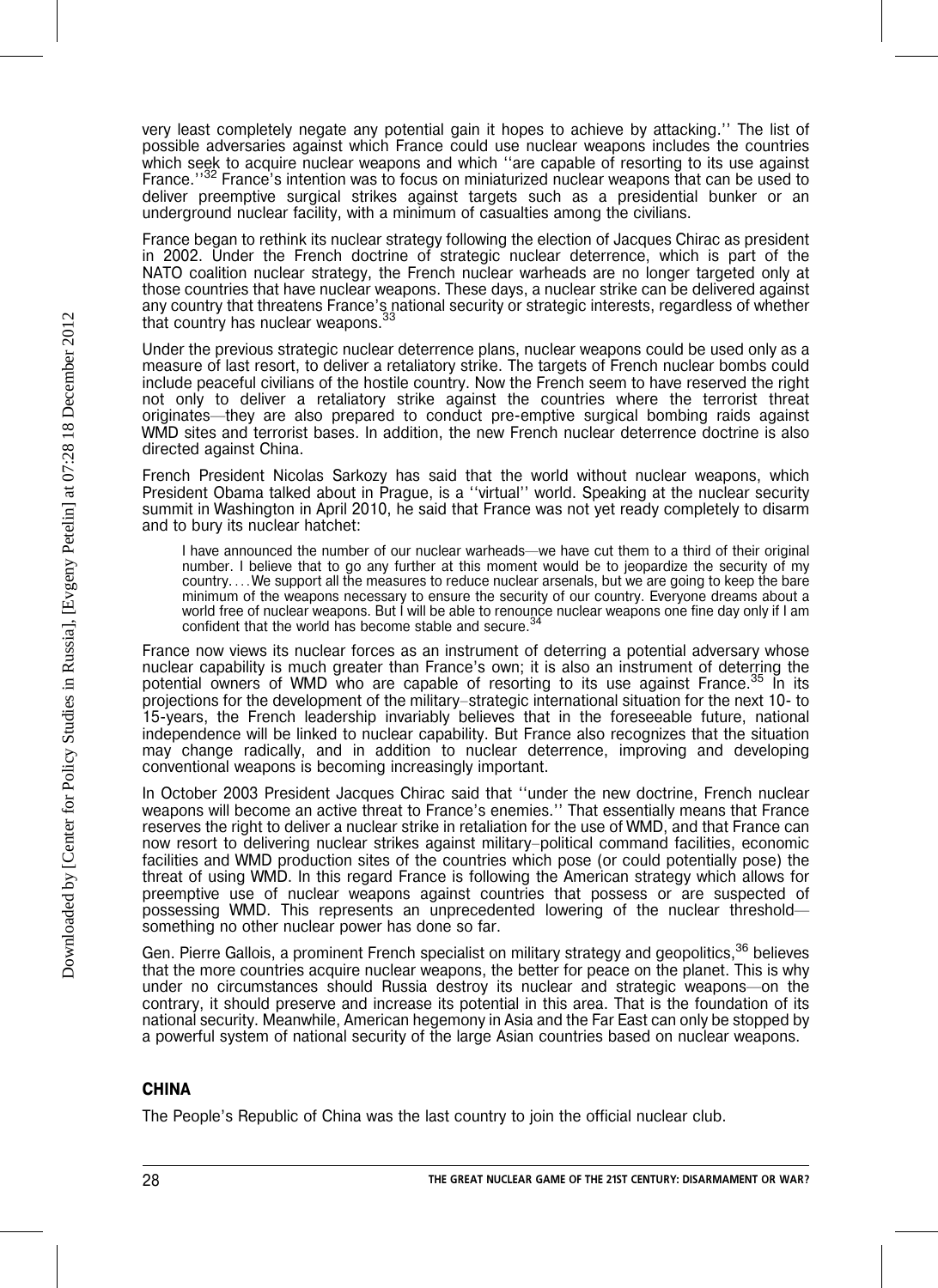China's military–political leadership has always proceeded from the notion that the country must have strong armed forces equipped with modern weapons, including nuclear weapons.<sup>37</sup> China's first nuclear program, which was launched in 1951, had a strictly peaceful nature. But in the mid-1950s it acquired a secret military component aimed at developing nuclear weapons and delivery systems for them. The decision to build the nuclear bomb was made by Mao Zedong on January 15, 1955 after the U.S. threatened to use nuclear weapons against China. The first Chinese nuclear device was detonated 13 years later, on October 16, 1964.

In line with an old national tradition, China's public statements downplayed the importance of nuclear weapons. But there was no doubt at all among the country's political and military leadership that China needed the bomb. That certainty was only increasing as time went by.

Immediately after the first nuclear test on October 16, 1964, China said it would never be the first to use nuclear weapons. The country proceeded to building mainly thermonuclear devices, landbased ballistic missiles and aviation bombs. At present, China has both strategic and nonstrategic nuclear weapons.<sup>38</sup> Its strategic arsenal includes strategic missile troops, strategic aviation and nuclear missile carrying fleet. As of January 1, 2007, the country had 244 strategic delivery vehicles.

China's nuclear policy is aimed at making sure that the country is free to pursue its own development strategy. The key objectives of the Chinese nuclear strategy are as follows:

- $\square$  Maintain great power status.
- $\square$  Prevent any forms of political or economic pressure on China by the other nuclear powers by means of nuclear deterrence.
- $\square$  Maintain superiority over China's rivals in the Asia-Pacific Region.<sup>39</sup>

The role of nuclear weapons in China's national security is mainly expressed in the concept of a limited retaliatory nuclear strike. In practice that translates into building a nuclear arsenal which is limited in terms of its composition but still capable of inflicting serious damage and thereby deterring a potential adversary from using nuclear weapons against China. That concept does not require nuclear parity with the United States and Russia. It is therefore safe to say that China's nuclear doctrine is based on minimal deterrence on the strategic level, and on limited deterrence on the regional level.

## INDIA

India was the sixth country in the world to acquire nuclear weapons. The first device was detonated in 1974, 26 years after the program was started.

India's strategic concepts are based on reliable minimal nuclear deterrence and the ability to deliver a powerful retaliatory strike should deterrence fail. In January 2003, the Indian government announced the creation of the strategic nuclear command. The decision aimed to bring some formal structure into the process of making decisions on the use of India's nuclear weapons. The country also adopted a new nuclear doctrine, which is based on the following principles:

- $\Box$  India intends to create and develop a capability for minimal reasonable deterrence.
- $\Box$  India will never be the first to use nuclear weapons—these weapons can be used only in response to a nuclear strike against Indian territory or Indian troops anywhere in the world.
- $\square$  The retaliatory nuclear strike, which can be authorized only by the country's civilian government, will be massive, aiming to inflict irreparable damage.
- $\Box$  Indian nuclear weapons cannot be used against a non-nuclear weapon state.
- $\Box$  India reserves the right to retaliate using nuclear weapons if the country or its troops anywhere in the world are attacked using chemical or biological weapons.<sup>40</sup>

Speaking in Moscow to students of the Moscow State University on May 23, 2005, Indian President Abdul Kalam had this to say: ''Some countries have large stockpiles of nuclear weapons—I am talking mainly about Russia and the United States. They must make progress

 $\circ$  $\rightarrow$  $\overline{\phantom{a}}$  $\prec$  $\overline{z}$  $\vert$   $\triangleleft$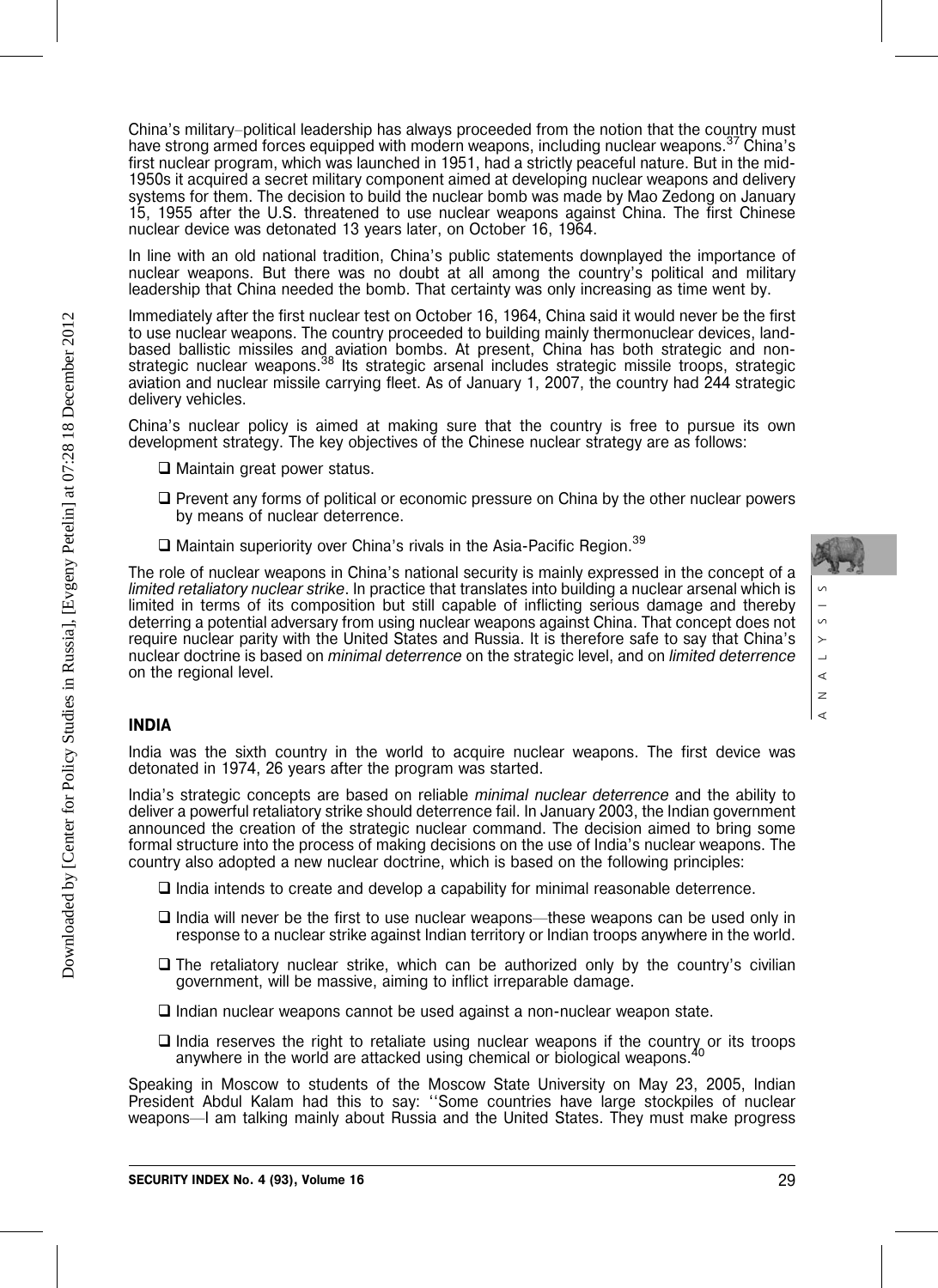towards completely eliminating their nuclear weapons. Only then will the countries with small arsenals eliminate theirs.'' He stressed that the Indian nuclear doctrine includes the aspiration for<br>total disarmament and the principle of no first use.<sup>41</sup> Speaking at the 45th Munich Security Conference in February 2009, an advisor to the Indian prime minister, Mayankote Kelath Narayanan, said that India had always been opposed to nuclear weapons and that it was an advocate of nuclear disarmament, ''being the only country prepared for talks on a complete<br>elimination of nuclear arsenals.''<sup>42</sup>

But on July 26, 2009, India launched its first nuclear submarine, the Arihant (Slayer of Enemies).<br>This is a harbinger of substantial shifts in the world balance of strategic power.<sup>43</sup> According to preliminary reports, the Arihant will be armed with 12 SLBMs with a range of 700km. At some point in the future, the range can be increased to 3,500km.

Nuclear cooperation between the United States and India is forging ahead despite the fact that India has still not signed the NPT. In addition, India and the United States have begun consultations on implementing a bilateral agreement on partnership in civilian nuclear energy, which was signed in March 2006. Under the document, India's civilian and military nuclear programs will be separated. The civilian component, along with the 35 civilian nuclear facilities, will be put under IAEA controls. In return, the United States will give India reactor technology and nuclear fuel for its civilian programs.

On September 7, 2008 the 45 members of the Nuclear Suppliers Group lifted the ban on supplying nuclear materials and technology to India. On October 1, 2008, the U.S. Senate also approved the agreement.

#### PAKISTAN

Pakistan launched its nuclear program in 1965, and conducted its first nuclear test a third of a century later, on May 28, 1998.

Pakistan does not have an official document outlining the country's nuclear doctrine. In practice, the Pakistani government has adopted the following key principles:

- $\square$  Minimally sufficient nuclear deterrence focused on India.
- $\square$  The principle of massive retaliatory strike.
- $\Box$  First use policy.
- $\Box$  Equivalent targeting of nuclear weapons.
- $\square$  Decentralized structure of nuclear command and control.<sup>44</sup>

Conclusions about Pakistan's nuclear policy can be drawn from statements and interviews by Pakistani officials, including the country's president, and the top brass. Unlike India, Pakistan has adopted a policy that allows first use. Islamabad has formulated four main conditions that can trigger the use of Pakistani nuclear weapons against India:

- $\Box$  A conventional or nuclear attack by India against Pakistan, and the occupation by India of most of the Pakistani territory (the territorial threshold).
- $\square$  The destruction by India of most of the Pakistani army or air force (the military threshold).
- $\square$  The infliction by India of a significant economic damage on Pakistan or an economic blockade imposed by India on Pakistan (economic strangling).
- $\square$  Political destabilization or a serious act of sabotage in Pakistan perpetrated by India (internal destabilization).<sup>45</sup>

According to the official line of the Pakistani government, the main function of the nuclear arsenal is to prevent India from dominating Pakistan in any way. The second objective of the Pakistani nuclear policy is to contain India's superiority in the event of a conventional Indian attack.

Former Pakistani President Pervez Musharraf said in December 2002 that a war with India had been averted thanks to his constant warnings that if the Indian armed forces crossed the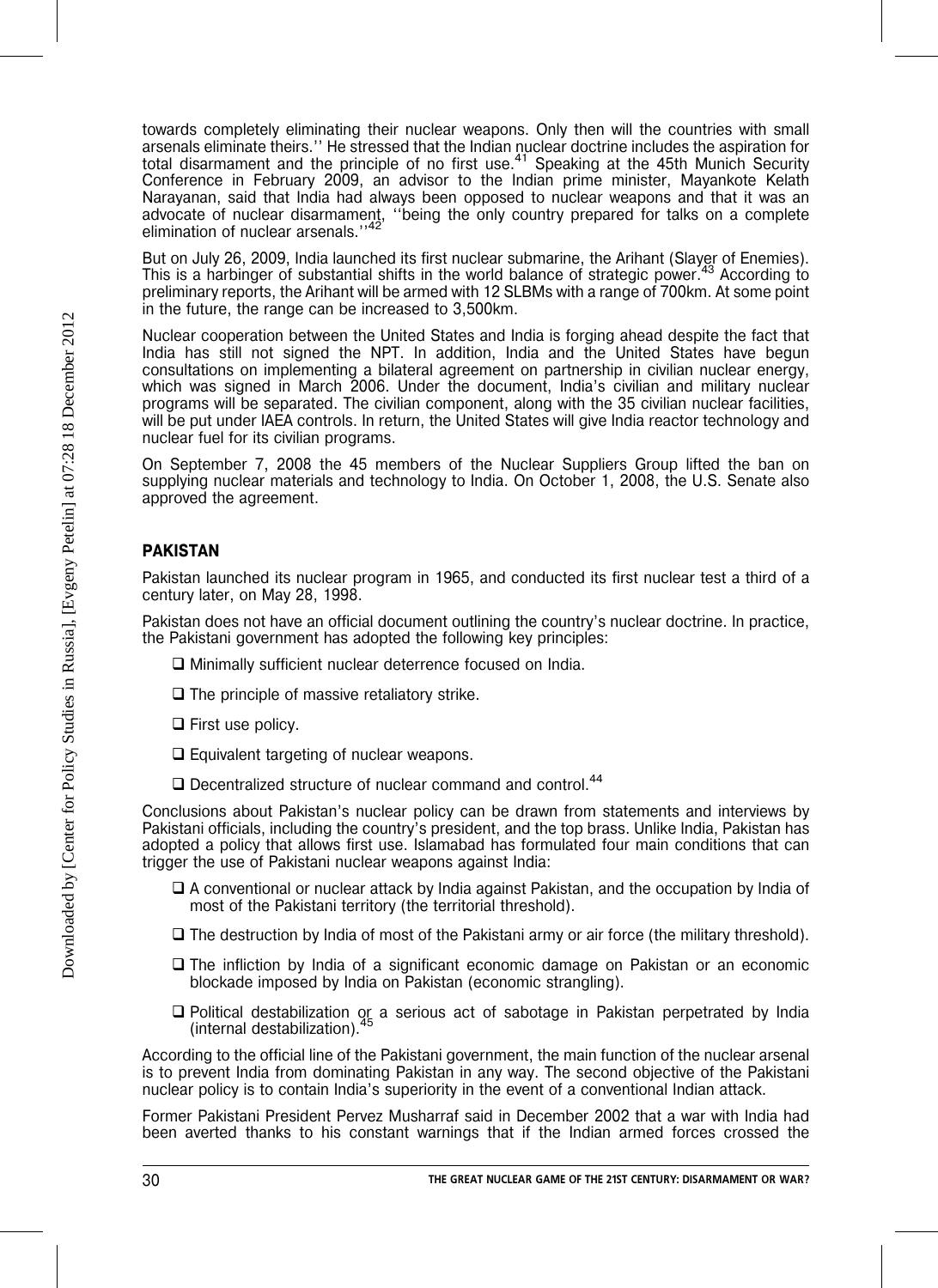internationally recognized border in Kashmir or Pakistani Punjab, Pakistan would not limit itself to conventional weapons. It was only with great difficulty that a new Indian-Pakistani war had been averted in 2002. But immediately after bilateral tensions subsided in 2003, the Pakistani military planners seemed to have interpreted the events as another proof of their ability to manage the risks of strategic deterrence. The end result was the formation of a bilateral model of regional deterrence between India and Pakistan, which has essentially shielded these two countries from direct military conflict. This is why Pakistan is likely to continue its policy of using a flexible and vague nuclear doctrine.

In the bottom line, all the official nuclear powers support the idea of a certain numerical reduction of their nuclear arsenals—but they have no intention of completely renouncing nuclear weapons in the foreseeable future.

#### A WORLD FREE OF NUCLEAR WEAPONS: REALITY OR UTOPIA?

The first attempts to exclude nuclear weapons from the list of instruments of armed warfare were made almost immediately after those weapons were invented. In January 1946, the UN set up the Atomic Energy Commission, whose remit included developing proposals on excluding atomic<br>weapons and all other weapons of mass destruction from national arsenals.<sup>46</sup> On March 19, 1946, during the second sitting of the new commission, the Soviet government introduced a draft convention of banning nuclear weapons. The proposal included a ''ban on manufacturing and using nuclear weapons'' and a commitment to ''destroy all stocks of finished and unfinished nuclear weapons within three months.''

However, these efforts did not bring any results. The UN Atomic Energy Commission was dissolved after the Soviet Union conducted its first nuclear detonation on August 29, 1949. The commission was replaced in 1952 with the UN Disarmament Commission, a consultative body. During one of the meetings the Soviet Union proposed a draft international convention on banning nuclear, hydrogen and other weapons of mass destruction. Britain and France produced a joint memorandum that included a complete ban on nuclear weapons and their decommissioning from the arsenals. In 1955 the Soviet Union offered a revised disarmament program which included the signing of an international convention on arms reductions and a ban on nuclear weapons. The Soviet disarmament initiative culminated on September 18, 1959 at the 16th session of the UN General Assembly, when the Soviet delegation submitted proposals on universal and total disarmament of all the countries on the plant. The plan was to be implemented over a period of four years in three phases:

- $\square$  Substantial reductions of conventional armed forces and arsenals under international controls.
- $\Box$  Liquidation of the remaining armed forces and military bases on foreign territory.
- $\Box$  Elimination of all types of nuclear and missile weapons, as the last phase of universal and total disarmament.

The formal basis for the ongoing debate about a world free of nuclear weapons is Article VI of the NPT (which was opened for signing in 1968 and came into force on March 5, 1970). The article reads:

Each of the Parties to the Treaty undertakes to pursue negotiations in good faith on effective measures relating to cessation of the nuclear arms race at an early date and to nuclear disarmament, and on a Treaty on general and complete disarmament under strict and effective international control.

But because it never came to universal and total disarmament and the Soviet Union rapidly caught up with the United States in terms of its nuclear capability, almost four decades on, only two countries, the United States and Russia (Soviet Union) have actually done anything for the cause of nuclear disarmament and strategic offensive arms reductions. A series of bilateral agreements has given the world the idea that only these two countries are responsible for nuclear disarmament. The process began on May 26, 1972, with the signing of the first Soviet-American American Interim Agreement on the Limitation of Strategic Offensive Arms (the SALT-I Treaty). The treaty was signed by Leonid Brezhnev and Richard Nixon in Moscow simultaneously with the Anti-Ballistic Missile Treaty. Then came the Soviet-American SALT-II Treaty of 1978, the START-I Treaty of 1991 and the Moscow Treaty on Strategic Offensive Reductions (SORT) signed in 2002. S  $\rightarrow$  $\overline{\phantom{a}}$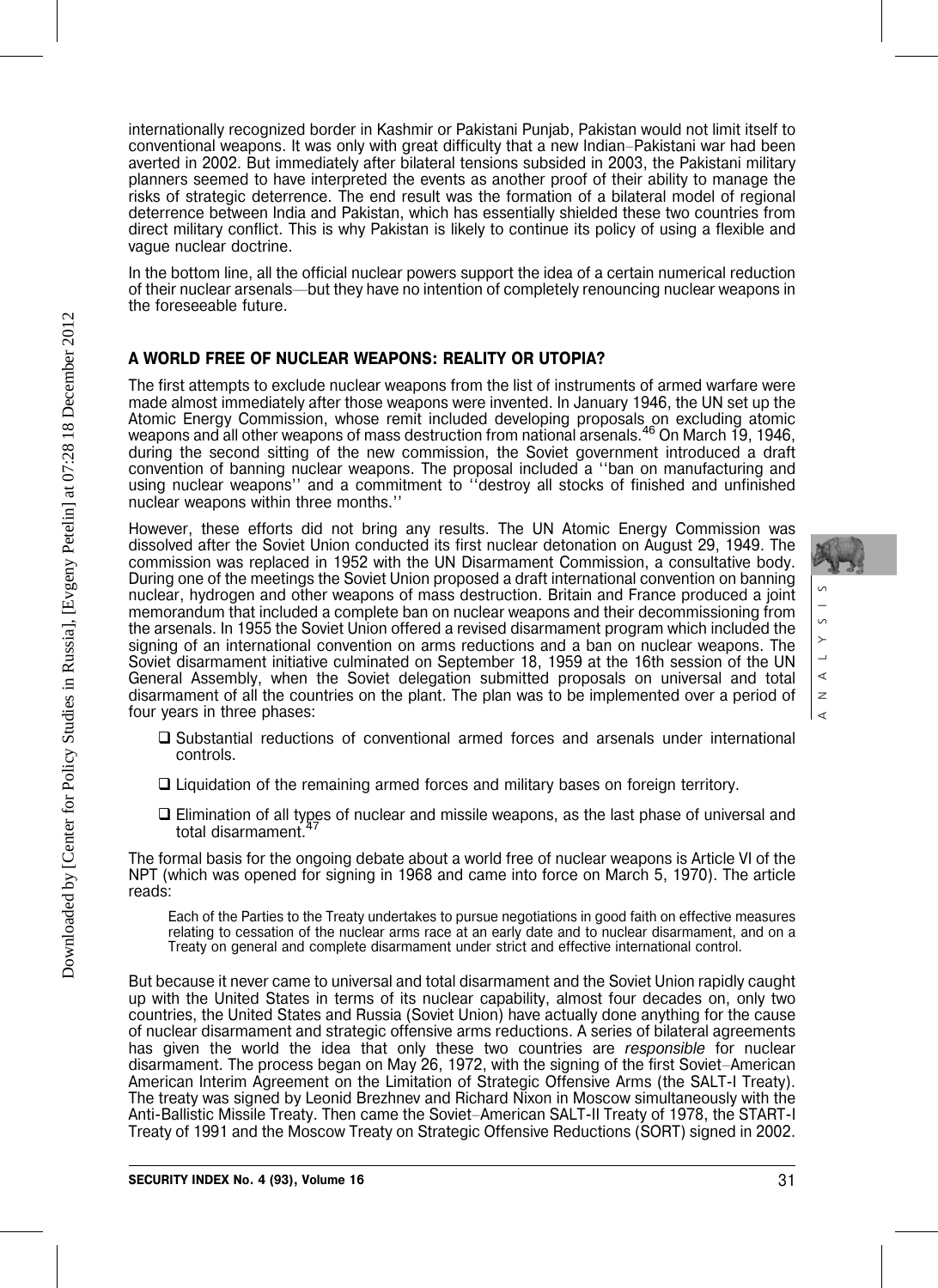Over that period, the Russian and American strategic nuclear arsenals had shrunk to just over a fifth of their original size.

Russia and the United States have ended the nuclear arms race. They are in constant negotiations on nuclear disarmament. They have developed mutual control procedures. There has long been a public perception that breakthroughs on this issue determine not only the prospects for U.S.-Russian relations in general, but also the prospects for the entire process of nuclear disarmament.

Meanwhile, the other official nuclear-weapon states which have signed the NPT have not shown any inclination for binding agreements that would limit their own nuclear arsenals. China, for example, said in 1995 that ''those countries whose nuclear and conventional arsenals surpass everyone else's. ... bear special responsibility for arms controls and disarmament.'' However, the idea of a world free of nuclear weapons, which was first voiced by the greatest intellectuals and political leaders in the middle of the 20th century, is gradually gaining support in the new century.

Back in 1983, Andrey Sakharov wrote in an open letter to Sidney Drell:

A nuclear war could result from a conventional war, while a conventional war is, as is well known, a result of politics ... .It is impossible to win a nuclear war. What is necessary is to strive, systematically though carefully, for complete nuclear disarmament based on strategic parity of conventional weapons. As long as there are nuclear weapons in the world, there must be a strategic parity of nuclear forces to that neither side will venture to embark on a limited or regional nuclear war. Genuine security is possible only when based on a stabilization of international relations, a repudiation of expansionist policies, the strengthening of international trust, openness and pluralization in the socialist societies, the observance of human rights throughout the world, the rapprochement—convergence—of the socialist<br>and capitalist systems, and worldwide coordinated efforts to solve global problems.<sup>48</sup>

Sakharov's analysis still holds true in this day and age, except for the bit about the socialist societies, which no longer exist. The conclusion that can be drawn from this analysis is that complete nuclear disarmament is only possible if expansionist policies are repudiated and a strategic balance of conventional forces is achieved. Needless to say, these two conditions have not been fulfilled. Meanwhile, the idea of universal and total disarmament is no longer on the agenda of the disarmament and non-proliferation debate.

Almost all the modern Western proposals on complete nuclear disarmament are based on the ideas voiced by Ronald Reagan in the 1980s:

- $\Box$  An understanding that national security must not depend on nuclear weapons.
- $\Box$  The realization of the need to move from arms limitation to nuclear disarmament.
- $\square$  Missile defense as the key to eliminating nuclear weapons.
- $\square$  Repudiation of the 1970s doctrine of a protracted nuclear war.<sup>49</sup>

The ideas themselves are not bad. Let us assume for a minute that they have actually been implemented. But the actual ways of implementing them, and therefore the repercussions of such implementation, can be very different. They depend on the objectives pursued by the participants in the disarmament process. Also, implementing there ideas would not be possible without answering some questions first. What are the international mechanisms that national security should rely on? At present, there mechanisms are either not working at all, or working very selectively. And in the meanwhile, military strength still remains the most reliable instrument.

What are the realistic capabilities of missile defense? It can work not just against nuclear delivery systems, but against conventional systems as well. It is also a fairly effective instrument against space launchers, conferring clear commercial advantages to the owner of such a system. And in this day and age, whoever controls space will control the world.

What will be the consequence of repudiating the concept of a protracted nuclear war? Will it mean no wars at all? A limited nuclear war? Or lightning-fast disarming nuclear strikes, supported by high-precision conventional weapons and conducted under the umbrella of a missile defense system, with a unified command and control system augmented by space satellites?

The suggestion that such consequences of nuclear disarmament would be quite realistic is borne out by the present international situation, with hardly a day without a war or an armed conflict. The main threat to world peace is now being posed by conventional weapons. It is using those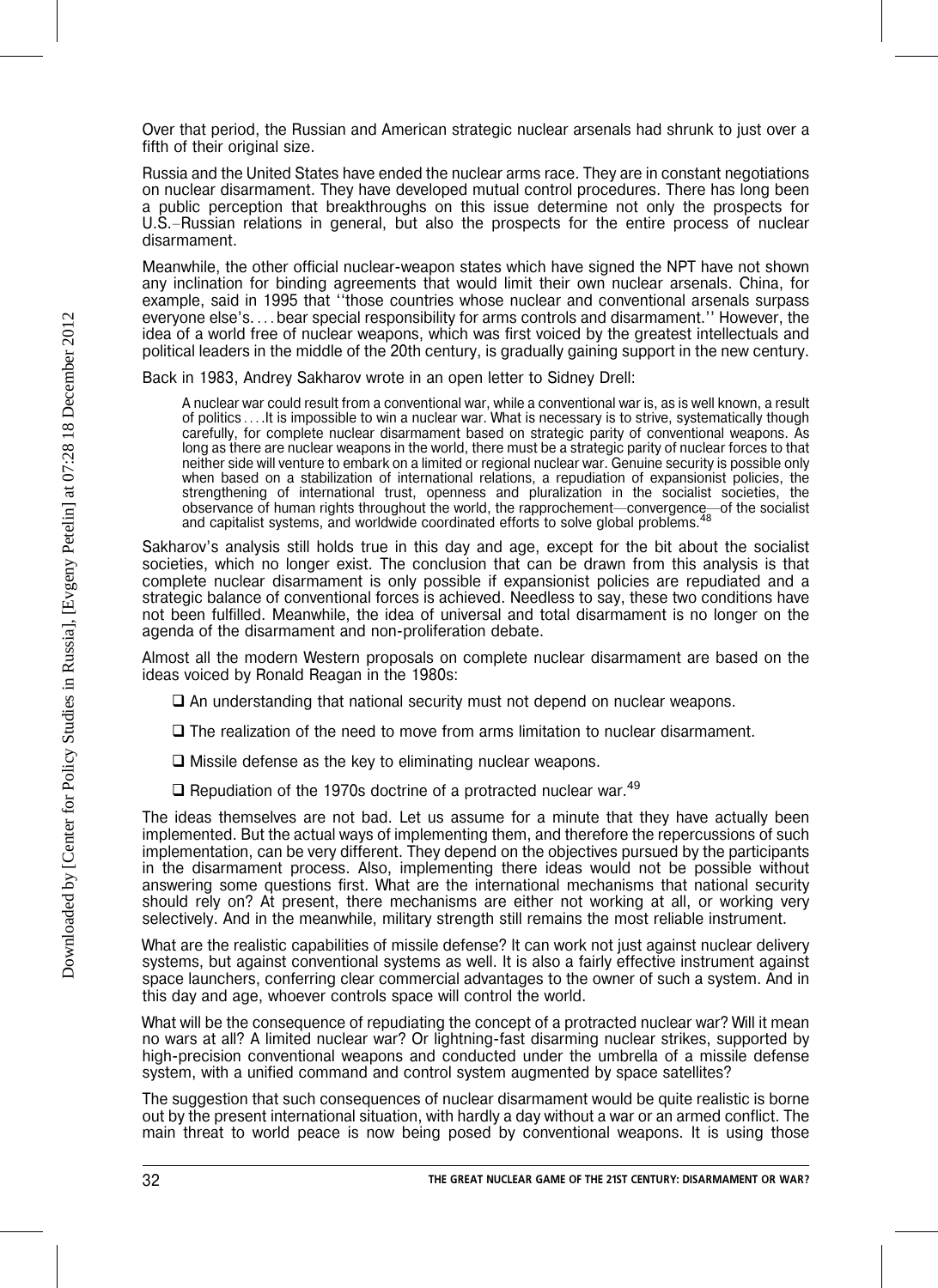weapons that wars are being waged in this day and age. It is the conventional arms race, the rapid conventional weapons buildup that is changing the regional and global balance of power.

So what is the actual objective of the proposals on complete nuclear disarmament? Is it a genuine process of renouncing nuclear weapons as a matter of principle? Or is it just some kind of attempt to trigger a nuclear disarmament race instead of the former nuclear arms race? And if so, what could be the objective and the results of such a race? Who would benefit?

The countries that are supposed to disarm have developed not only nuclear weapons but also the complete nuclear fuel cycle. And apart from the moral considerations, there are no real incentives to disarm. Meanwhile, the countries that have neither nuclear weapons nor any nuclear materials manufacturing capability are supposed to renounce any plans to develop them. Attempts are being made—some of them more successful than others—to incentivize that renunciation financially. But for all that, there have been only two examples of countries clearly renouncing nuclear weapons, and doing so without any obvious financial rewards from abroad. The first is Sweden (in 1968), the other South Africa (1991). Both countries made the decision strictly for their own domestic reasons.

The idea of nuclear zero was born more than half a century ago, almost at the same time as nuclear weapons were invented. But that idea only started to be taken seriously with the arrival of effective high-precision conventional weapons, which are capable of achieving the objectives pursued during regional conflicts. Of course, pictures of a CNN report showing a smart conventional cruise missile flying through the window of a dictator's bunker look far more humane than photos of Hiroshima or Nagasaki after the nuclear bombing. But the end result of using a conventional scalpel rather than the nuclear hammer is essentially the same. The goals and the objectives remain the same—only the ways of achieving them are different.

The country that is now the main proponent of moving more speedily towards *nuclear zero* has already acquired these new instruments of achieving military superiority—but it has largely retained its old goals and objectives. That makes one wonder about the true motives and the possible repercussions of the proposed nuclear disarmament. From that point of view, the reason for all the latest pronouncements regarding complete nuclear disarmament is quite clear. As U.S. Defense Secretary Roberts Gates said in his article in the Foreign Affairs magazine in early 2009, the essence of the American strategy is ''maintaining the United States' existing conventional and strategic technological edge against other military forces."50

The world is about to enter a new era in which the only military superpower will enjoy guaranteed impunity, i.e., the ability to deliver a disarming strike (with acceptable environmental consequences) against any potential adversary, including Russia. So far, the ''guaranteed'' part is not quite there yet—but the chances for a success of any hypothetical retaliatory strike are being methodically and deliberately minimized, using a variety of instruments, including international legal mechanisms. That is why Barak Obama's initiative on nuclear disarmament essentially enables the United States to take its global military hegemony to a new level.<sup>51</sup>

In order to understand whether a transition to universal and total nuclear disarmament is actually possible, we need to understand where exactly the world is heading, what paths it will take, and what instruments will be used to achieve security.

#### SCENARIOS FOR THE 21ST CENTURY

The dynamics of the world processes are determined by the current situation; they are intricately linked to how the political decisionmakers perceive military strength, and how they see the role and place of nuclear weapons in achieving the goals of national development. This perception depends on a multitude of factors, including the geopolitical situation, the balance of military power between the states, economic, scientific and technical capability, and last but not least, the personal qualities of the leaders themselves.

In this day and age, following the demise of the bi-polar world, and then of the unipolar world, every pawn on the geopolitical chessboard wants to become a queen. That is particularly true of those who have already known the pleasures of being part of the great game—especially if it is the great nuclear game we are talking about. Even mere participation in it immediately makes the player one of the chosen few. An overnight transition from being a pariah to becoming an equal partner in nuclear dialogue flatters every political leader and raises the prestige of every nation in ANALYSIS

 $\circ$  $\circ$  $\rightarrow$  $\overline{\phantom{a}}$  $\prec$  $\overline{z}$  $\vert$   $\triangleleft$ 

Art.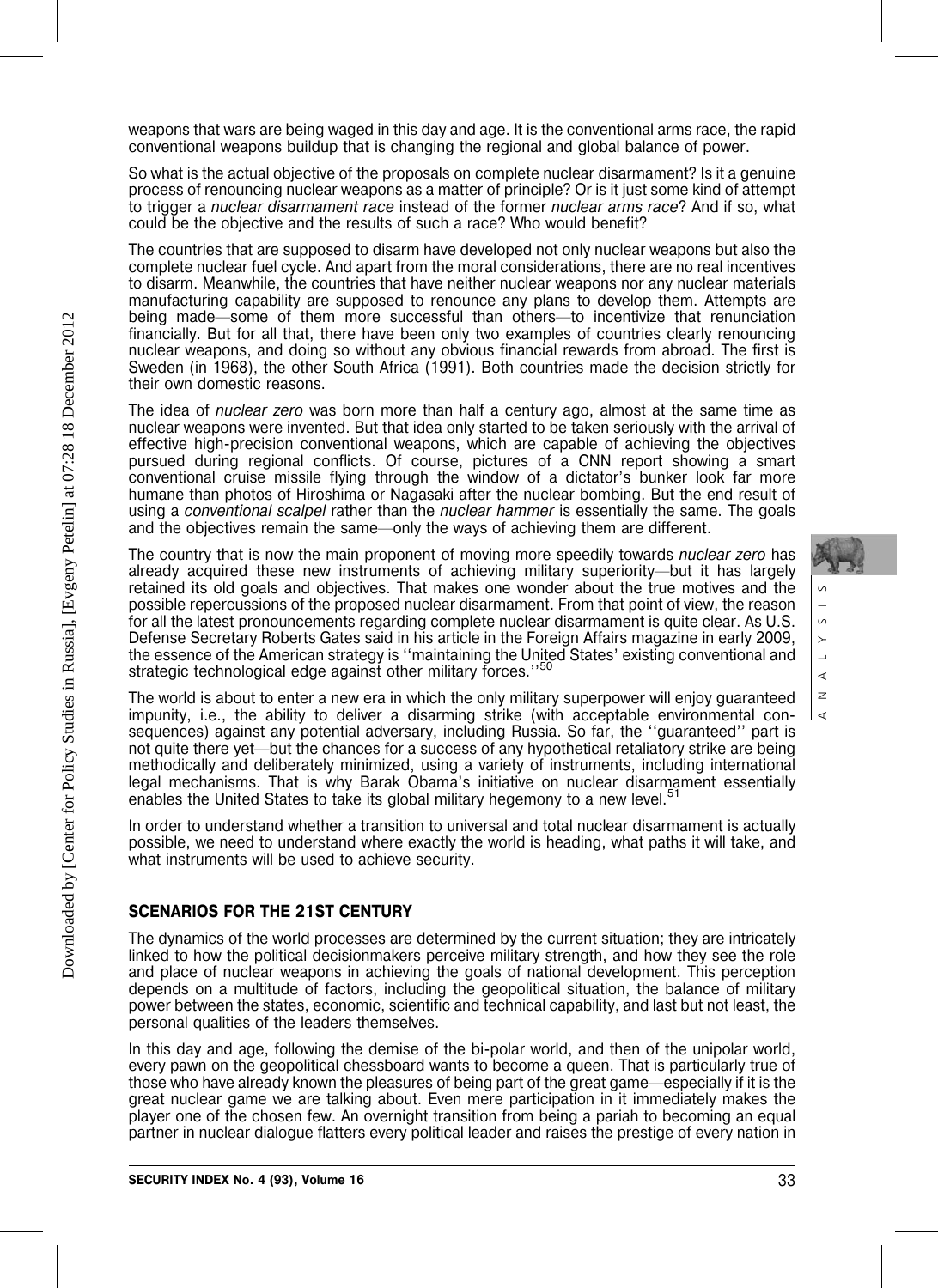its own eyes and in the eyes of the international community. That transition can also bring tangible economic dividends.

For a long time, futuristic forecasts were the domain of science fiction writers and astrologists. Some of these forecasts would later turn out to be very accurate—but one cannot make them the basis for strategic planning. Directly extrapolating the existing trends to predict long-term outcomes inevitably leads to serious errors. History holds a lot of examples of the negative consequences of such scholastic forecasts.

Every modern country, and the international community as a whole, is a complex system that is described by an infinite number of parameters and with an infinite number of degrees of freedom. But the popular and rapidly developing science called synergetics has proved beyond any doubt that there is only a finite number of order parameters that define the behavior of such objects in the long time frame. A distinction must also be made between the *quick* and *slow* variables. And it is almost always possible to make a *weak prognosis*—i.e., give the answer to the question of what<br>is not likely to happen in any given system.<sup>52</sup>

Any prediction of the future has deal with a variety of problems. Without solving those problems, a scientifically sound forecast if impossible. One of these problems is the so-called *planner's* paradox. The essence of this paradox is that a decision that offers the best outcome in the five to seven years time frame may not be the best in the 10-20 years time frame. Indeed, it may even prove catastrophic in the 40-60 years time frame. The depth and contents of any forecast is determined by its time horizon: the short term (up to one year); the medium-term (up to five years); the long-term (up to 10 years); and the very long-term (decades). Military-political forecasts are usually made for the 10-15 years time frame, over which period the specific national strategies of the state and its organizational structures need to be implemented. The reason for that is that 10-15 years is the longest period for which it is still possible to make a fairly accurate estimate of the resources needed to achieve the strategic goal, and for which it is possible to extrapolate the existing and nascent trends. The traditional electoral cycles of the developed countries also fit within that time frame. That makes is possible to make a fairly accurate assessment of the political and ideological views and preferences of the strategic decisionmakers. However, since decisions in the nuclear sphere are by their nature both historic and historical, the time horizon of planning here is extremely important; it should be at least half a century.

It must also be taken into account that decisions made over very short periods—days, weeks or months—can sometimes have major repercussions for the lives of individual people and entire nations. Such decisions are sometimes made when time is short, when there is not enough information, and by people who are stressed out, and sometimes plain incompetent. History, meanwhile, is a continuous irreversible process, and many decisions cannot be postponed. Another key problem is that it is impossible to conduct real life experiments to test the decisions being made before they are actually made. There are no suitable mathematical models, and there is not enough information to program computers for such an experiment.

So however paradoxical it may sound, one cannot rely too much on formal methods of forecasting in the nuclear sphere. The subjective component, the personal interests and preferences tend to play too great a role in such forecasts. However, forecasts are necessary to formulate national strategies, as well as political and military doctrines. The only choice left to us, therefore, is to rely on verbal forecasts made by political analysts—even though these analysts are often influenced by considerations of political expediency, and sometimes indulge in wishful thinking.

So what are the forecasts being made today about the rest of the 21st century? What are the existing models of the future? What is the role and place of Russia in that future? It may sound strange, but for all the talk about the need to achieve total nuclear disarmament, and about the search for new effective instruments of international security, almost all the forecasts predict new wars and conflicts, including nuclear conflicts.

The Project for the New American Century, a neoconservative movement created in 1997, argues that U.S. leadership on the international arena will be for the good of America itself as well as the rest of the world. It goes on to say that such leadership requires military might, diplomatic insightfulness and moral obligations. And when diplomacy and sanctions can no longer cope with the situation, the United States must be prepared for military action. Now that the Cold War is over, the United States has a direct obligation to increase military spending and develop military technology. The project calls for the creation of a global U.S. army which would have the capability to fight and win decisively on several fronts simultaneously, as well as to carry out the policing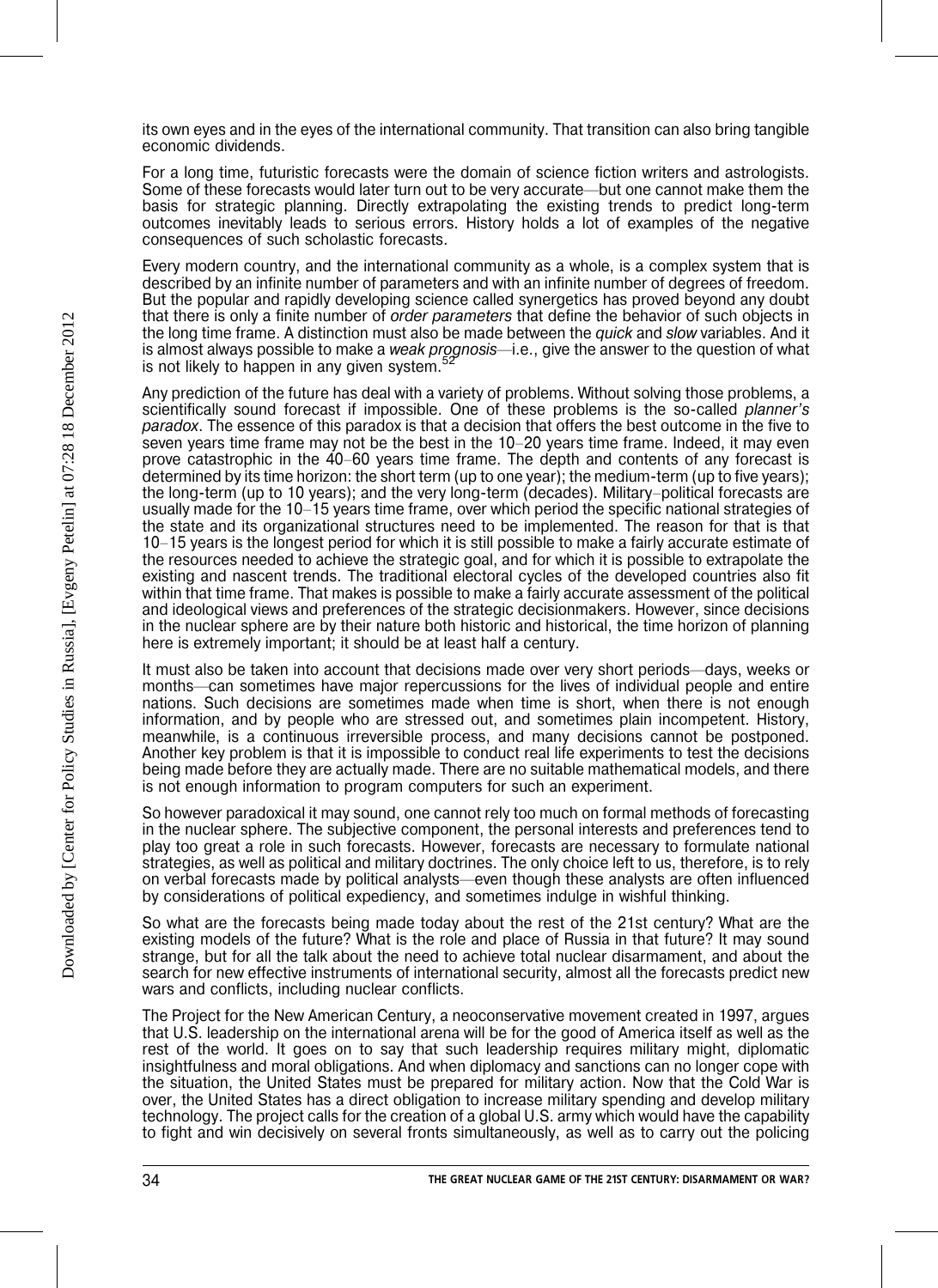functions necessary to provide security in the key regions.53 It is well known how these ideas were put into practice by the neoconservatives who held senior posts in the George W. Bush administration, including the American envoy to the UN, John Bolton, Vice President Dick Cheney, the U.S. ambassador to Iraq, Zalmay Khalilzad, Defense Minister Donald Rumsfeld, World Bank president and the author of the Bush doctrine, Paul Wolfowitz, and others.

In December 2003 the web site of the U.S. National Intelligence Council published the findings of the Global Trends 2020 study.<sup>54</sup> The main finding was that American global dominance will continue in the near time frame, although China's influence may increase, while the strategic importance of Europe in global security issues will diminish. As before, the United States and their allies will take key decisions on using military force unilaterally, with the international community having little say in the process. And although by 2020 the return to a military and ideological confrontation between Russia and the West will have become impossible, Russia's relations with the outside world will be uncertain and contradictory. Russia will still be the principal great power of Eurasia. Some kind of a federation or possibly and outright union with Belarus remains a possibility. The main problem that the Russian leadership will continue to struggle with is reconciling the country's regional-size economy with its global-size superpower ambitions. Politically and economically, Russia will not see any radical changes by 2020, and its economy will remain middle-ranking by the global standards. Its strategic nuclear forces will remain the core element of Russia's military planning. It is possible that the Russian nuclear arsenal storage sites will be guarded by joint Russian and U.S. efforts by that time, which will not be compatible with Russia's superpower ambitions. Meanwhile, the country's foreign policy will be increasingly aligned with America's and Europe's.

Another study entitled Strategic Paradigms for 2025: U.S. Security Planning for a New Era,<sup>55</sup> which was conducted by the Washington-based Institute for Foreign Policy Analysis, concludes that Russia's future will have a direct impact on the future of the EU and the NATO alliance. But the future of Russia itself is much less predictable than the future of any other country or region. The Institute for Foreign Policy Analysis (IFPA) forecast contains three possible scenarios for Russia:

- $\Box$  An authoritarian Russia will become increasingly active and confrontational near its own borders, in Europe and in Central Asia. Russia's economy will remain inefficient, and foreign investment very limited. Real power in the country will belong to the security agencies. Nuclear weapons will be the basis of the Russian security strategy.
- $\Box$  Russia will become a proper democracy, a market economy, and an active and valuable partner for the Western countries. The country will play an important role in the process of globalization; it will cooperate with NATO and take part in joint peacekeeping operations. Its national security policy will move away from the concept of external threats.
- $\square$  The intermediate scenario: Russia will remain a very difficult and inconsistent partner in international relations. Russia will reconcile itself to the first wave of NATO enlargement, but will vehemently oppose any further waves. Russia's national security concept will rely on the nuclear arsenal only to a small degree. Russia will play an active role in opposing Western policies, but its abilities in such a stand-off will be fairly limited.

In the spring of 2009, NATO presented the Multiple Futures Project—Navigating Towards 2030, a<br>comprehensive analysis of future global political scenarios.<sup>56</sup> In this report, NATO positions itself as the world's only military alliance that can shoulder the responsibility for containing conflicts on the planet. It is said that NATO's priority is containing a nuclear arms race. But it is also claimed that there is a likelihood of a nuclear attack against large European cities and large European transit nodes. The report says that a single nuclear device will not be enough to inflict significant damage on Europe. Any European country that comes under a nuclear attack will deliver a retaliatory strike and invoke Article V of the Washington Treaty, because it will not have sufficient military strength to retaliate on its own. The strategy says that the alliance must therefore have a sufficient conventional and nuclear capability to respond to unexpected attacks.

Spanish political scientist and economist Josep Colomer<sup>57</sup> believes that because the Westphalian model of a nation-state is not universal, international politics of the future will be based on two types of potentially viable territorial and political communities: large empires (America, China, Europe, Russia and Japan) and the small nations (hundreds of them) orbiting these empires.<br>At the same time, V.T. Tretyakov<sup>58</sup> believes that ''the survival and continued prosperity of the Euro-Atlantic (Christian) civilization is only possible if members of that civilization end constant ANALYSIS

S  $\circ$  $\rightarrow$  $\overline{\phantom{a}}$  $\prec$  $\overline{z}$  $\vert$   $\triangleleft$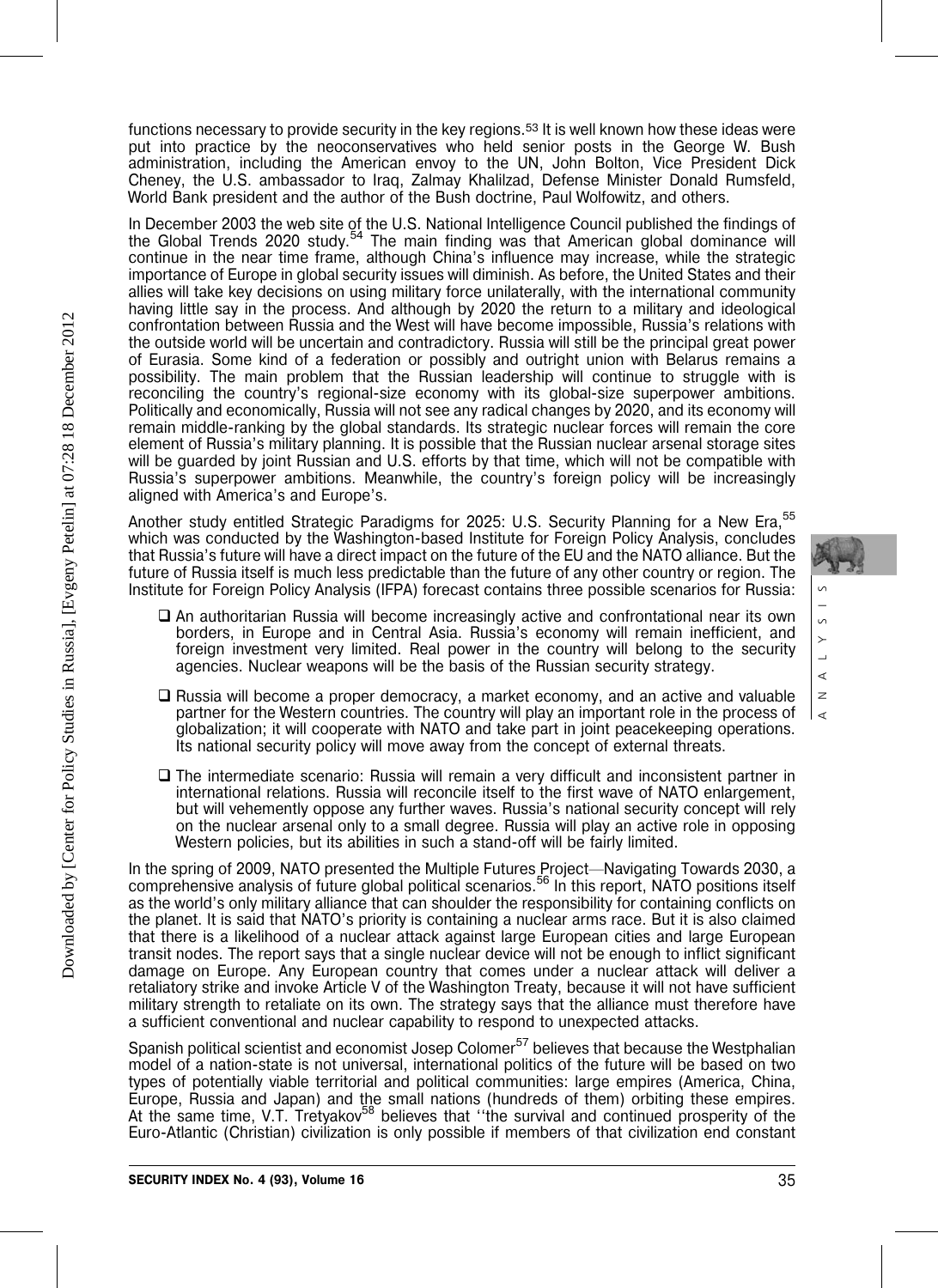competition and confrontation (even military conflicts) between each other and become sincere and genuine allies.'' That alliance should lead to the creation of the Pan-European union (or the union of the EU and the Russian union); the United States should end their presence in Europe as a political and military force, or sign a tripartite military and political defense treaty with the Pan-European union, ''based on absolute internal political sovereignty of each of the participants.'' History has given us 15-20 years at the most to create such a union.

The preservation of the existing system of international relations, dominated by state actors, is not the only possible scenario for the new century.

According to the researcher Alex Battler,<sup>59</sup> the existing multipolar structure of international relations, with a multitude of centers of power, is the most unstable system of them all. It is a world of chaos, with everyone fighting everyone else. It leads to more frequent regional conflicts, including military conflicts. This is the worst possible structure of the international system for international stability, Battler says. He notes that a multipolar world will quickly transform into a bipolar world, with two centers of power (presumably the United States and China), and then into a unipolar world, with a single global community. States will not entirely exit the world stage as international actors, but they will lose their former significance by the end of the 21st century. A world government will be formed.

This is not just one of the many possible future scenarios—witness the results of the first U.S.-Chinese summit in the framework of economic and strategic dialogue between the two countries. At the opening of the forum, U.S. President Barak Obama declared that American- Chinese relations will have a ''defining role for the 21st century,'' and offered Beijing cooperation in the global context and coordination of policies in areas including the economy, security, foreign policy and energy. ''Relations between the United States and China will shape the 21st century. This is a responsibility that we will have to shoulder together,'' Obama said. He also spoke about America's willingness to step up cooperation between the armed forces of the two countries, to begin information exchange and to coordinate foreign policy in various parts of the globe, including Africa. In the process of that cooperation, the United States will not try to impose its own values on China.<sup>60</sup>

Interestingly, neither the U.S. nor China, both of which have strategic nuclear arsenals, said anything about renouncing the policy of mutual deterrence in bilateral relations, or signed any agreements to that effect. It has turned out that nuclear deterrence is no obstacle to strategic partnership or economic cooperation, provided that both parties are interested in such partnership and cooperation. China has more than two trillion dollars worth of international reserves—and 801.5bn of them is held in U.S. government bonds, plus another 700bn dollars in other U.S. bonds. As they say, ''if you owe the bank 100 dollars, it is your own problem. If you owe the bank 100 million dollars, it is the bank's problem.''

Meanwhile, the worst possible scenario for the military-political situation in the coming decades is the continuation and possible strengthening of the current negative trends towards using force as an instrument of resolving differences and conflicts. One such scenario was outlined in the<br>summer of 2009 in a popular book by George Friedman,<sup>61</sup> a prominent U.S. political commentator and the founder of Stratfor, a global open source intelligence company. The author offers his forecast for the next 100 years. He does not portray it as a certainty, but neither should it be dismissed as a flight of fancy. The future painted by Friedman is that of American hegemony in the coming century based on military superiority, with the United States remaining the only world superpower and directly controlling the Atlantic and the Pacific.

According to Friedman, by 2020 Russia will have turned into a large regional player. Its main objective will be to restore its power and influence in Eastern Europe and the post-Soviet space. That can lead to a confrontation with Germany, so Russia will expend substantial resources on strengthening its military capability. It will also try to restore the system of internal buffers (similar to the one that existed in the former Soviet Union in the shape of the Soviet republics). It will then try to increase the number of the buffer states and advance beyond the borders of the former Soviet Union. Moscow will also work hard to prevent the formation of coalitions near its borders. It will set itself up against the United States in a global confrontation in various parts of the world. That confrontation will reach its peak by 2020. But Russia will soon overstretch itself, and at the beginning of the third decade of the 21st century it will fall apart, just like the Russian Empire and the Soviet Union did.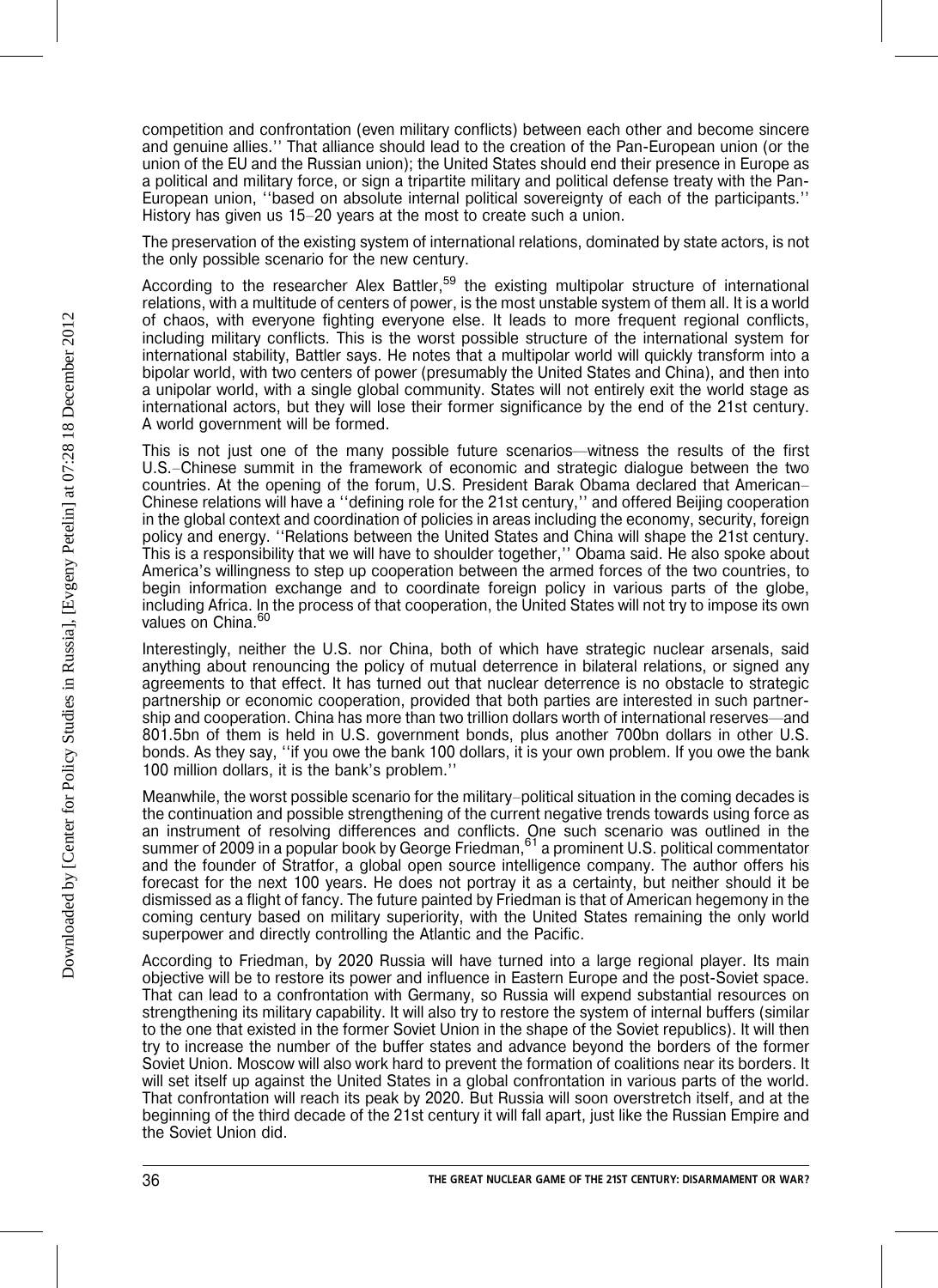After Russia's collapse, Turkey, the new leader of the Muslim world and the center of a coalition of Muslim countries, will turn into an extremely influential regional power. It will be in a position to conduct expansionist policies not only in the Caucasus, but also on the Arabian peninsula, and then in the Balkans. It will face competition from Egypt and Iran. The Islamic world, unable to unify on its own, will acquiesce in Turkey's dominance. But an even more loyal ally of America will be a coalition of Eastern European states led by Poland. The main objective of such an alliance will be eastward expansion. It is quite possible that St Petersburg will be occupied by the Estonians, Kiev by the Hungarians and Minsk by the Poles. By the early 2040s, tensions will start to grow between the United States and the union of Turkey and Japan. China and Japan will be working to undermine American dominance of the Asia Pacific Region. The Eastern European countries will continue their struggle for spheres of influence. The EU will be facing difficulties after giving membership to a large number of countries with different levels of economic development and due to the growing numbers of various ethnic and religious communities. Thanks to Mexico's efforts, the borders between the North American countries will become increasingly irrelevant. All these problem areas will undoubtedly lead to conflicts.

A world war will break out in the middle of the 21st century after a conflict between the Poles and the Turks over the Balkans. The American strategy will be to prevent the development of regional leaders in Eurasia and their unification into a single dominant state. Japan will be striving to bolster its dominance of the Northwestern Pacific; Turkey will be working hard to stabilize its own region. The war will be unprecedented in terms of its instruments. The factor that will determine victory in 21st century warfare is precision. Emphasis will be made on unmanned supersonic combat aircraft, supported by space-based missile weapons. The war will be protracted, but the United States will be able to ramp up weapons production and win the war by the middle of 2052. The positions of the United States as the greatest power on the planet will be reinforced even further. The losses sustained during the war will be relatively modest, in the tens of thousands. Another beneficiary will be China, which will strengthen its positions in Central Asia.

After the war, the United States will enter a golden decade and continue militarizing space. Poland will begin to strengthen its positions in Europe and incorporate Belarus. Its other allies will form a confederation ruled from Warsaw. But in the 2080s, Mexico's development will gradually weaken the United States. As a result, parts of the United States will be completely populated by Mexicans. The growth of the Mexican economy will spur Mexican nationalism, leading to even greater tensions with the United States. The two countries will become rivals for leadership in North America. The outcome of that rivalry will be decided in the 22nd century.

All these scenarios leave little hope that humankind will enjoy peace and quiet in the coming decades. Some forecasters predict not only regional conflicts (some of them involving the use of nuclear weapons) but even a new world war. That means that for many decades to come, military-political leadership of the great powers, as well as the leaders of the most ambitious states, will still require military strength-and therefore they will require nuclear weapons as the ultimate symbol of that strength.

## ROADMAP FOR NUCLEAR DISARMAMENT

This vision of the future only reinforces the confidence that in the new century, nuclear weapons are unlikely to disappear from the arsenal of political and military instruments. For a very long time to come, they will be a factor in the relations between the nuclear powers and the rest of the world. And although the international community is waging an increasingly energetic campaign for nuclear nonproliferation, for many countries acquiring nuclear weapons will be a vitally important condition of their own survival.

Nuclear weapons have a crucial role to play not only during war, but in peace time as well. They are a perfect example of the attempts to monopolize military strength. The very process of their creation was top secret in every country. That was an attempt to monopolize nuclear knowledge. But as we all know, the attempt failed. After the United States tested their first nuclear weapons and then used them against Japan, they got the illusion that they can have a monopoly on this powerful instrument. (By the way, the project to build a global missile defense system is essentially a continuation of that illusion.) Then after that attempt failed, efforts were made to monopolize power over nuclear weapons, with the end result being the  $NPT$ —a collective monopoly of five countries on nuclear weapons. But that attempt has failed as well. Nuclear weapons are spreading around the planet, first as nuclear know-how, then in the form of nuclear ANALYSIS

 $\circ$  $\rightarrow$  $\overline{\phantom{a}}$  $\prec$  $\overline{z}$  $\vert$   $\triangleleft$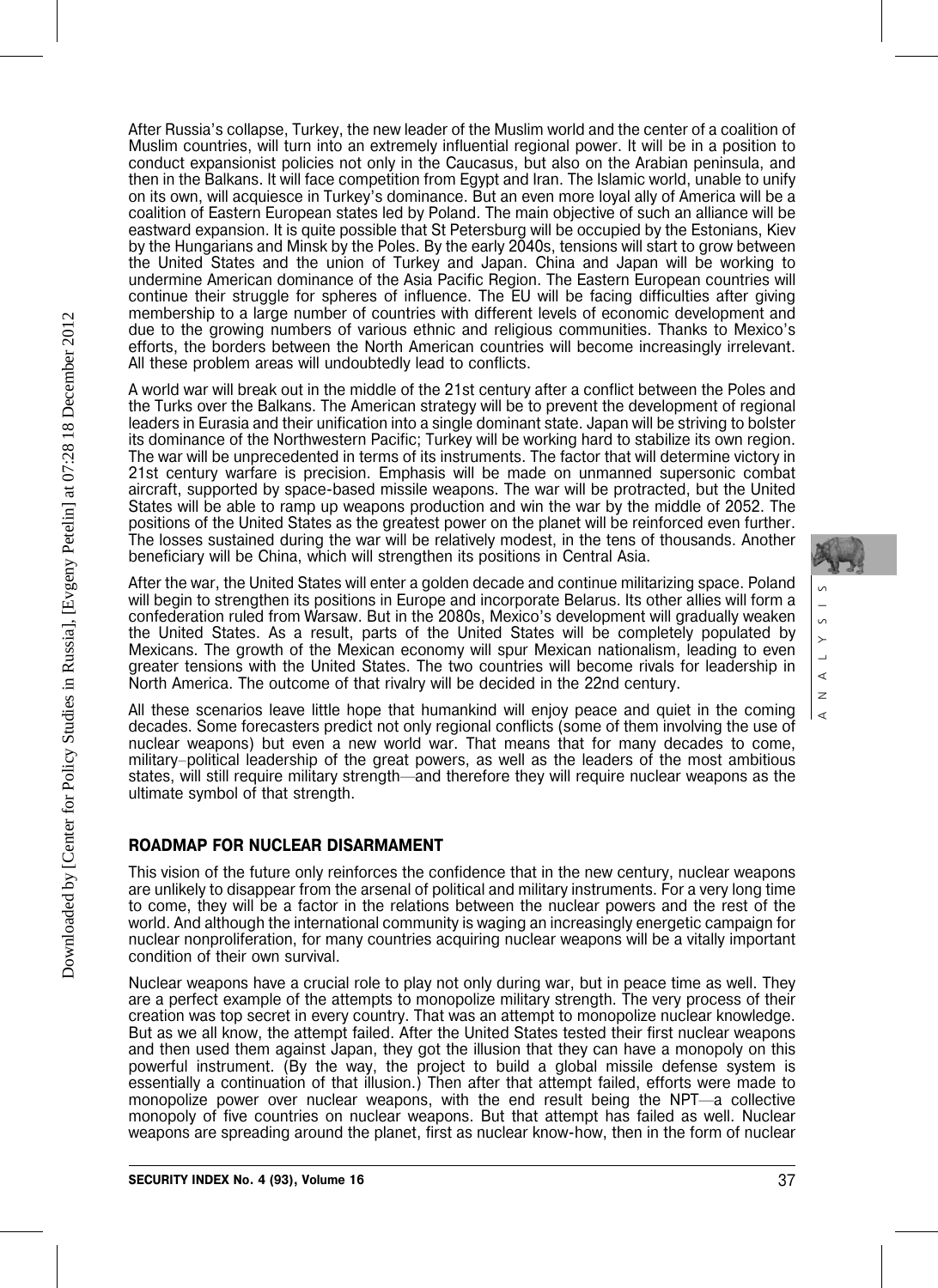materials, and then the existing situation simply becomes legitimized. Monopolizing knowledge or power is impossible in a globalized world. And if it is not possible in the economy and geopolitics, who will ever accept it in the nuclear sphere? In the language of the economists, the invention of nuclear weapons suddenly and radically changed the competitive environment, giving the owners of those weapons a monopoly on absolute military might. And that is exactly the situation that has forced America's geopolitical competitors to do everything they can to bust that monopoly.

According to a number of estimates, there are now 30-40 countries on the planet that have the technological and manufacturing capability to build nuclear weapons. These countries either already have nuclear weapons or are working on peaceful and military nuclear programs. According to official IAEA reports, 70 nations are engaged in ''significant nuclear activities,'' i.e., have nuclear energy and/or research reactors and are therefore capable in theory of starting a military nuclear program. Among these countries are the five official nuclear-weapon states (the U.S., Russia, Britain, France, and China); the two unrecognized nuclear powers that have conducted successful nuclear tests (India and Pakistan); the nations that are thought to have acquired nuclear weapons (Israel and North Korea); and a number of countries which had either had nuclear weapons in the past and can build a nuclear device within a short time frame, or which have made attempts in the past to acquire those weapons this way or another (South Africa, Brazil, Argentina, Sweden, Switzerland, Italy, Australia, and others).

In the 20th century a nuclear arsenal was the privilege of strong, militarily and technologically advanced countries. In the 21st century, the opposite trend is developing. These weapons hold the attraction for relatively weak countries which hope to compensate for their military and technological backwardness by acquiring nuclear capability. And because the numbers and the quality of the nuclear devices held by such nations is not sufficient for guaranteed mutual destruction in a military conflict between each other, they face the following dilemma: they can<br>either use their nuclear weapons first, or they are in danger of lose them.<sup>62</sup>

It is therefore entirely natural that while the role of nuclear weapons and nuclear deterrence in the relations between the great powers is declining, not a single one of the official nuclear-weapon states is going to renounce their nuclear arsenals in such circumstances. That is explained not just by their desire to maintain their high place in the world ranking, but also by their basic instinct of national self-preservation. While military strength exists, its main purpose is to deter potential adversaries. The 2001 report Nuclear Weapons in the Modern World and Russia's Security, published by a working group of the Council for Foreign and Defense Policy, says that nuclearweapon states will inevitably have to rely on mutual deterrence in their strategic relations. Deterrence may become especially important at times of crisis; it may recede when tensions subside and relations improve—but it will always be a necessity, and its effects will always be felt. The basic concept of deterrence allows for a variety of models in relations between equal and unequal parties. Deterrence is also seen as a guarantee that the other side is not going to renounce the arms agreements and resume the arms race, building up its offensive and defensive nuclear weapons capability. That aspect of deterrence is becoming especially important following the end of the Cold War, and it will retain that importance for the foreseeable future.

For the nuclear-weapon states to be able to abandon mutual strategic deterrence, a number of conditions have to be met first:

- $\square$  These states must become military and political allies.
- $\Box$  They must be out of reach of each other's nuclear delivery vehicles.
- $\Box$  Their nuclear weapons must clearly be targeted elsewhere.
- $\square$  One of these states must have massive nuclear superiority over another, and the ability to deliver a disarming strike.

Finally, nuclear deterrence in its traditional sense can be abandoned if and when effective missiledefense systems or other means of defending against nuclear delivery vehicles are in place. Since none of the above conditions has been met in the strategic relations between Russia and the United States, they will have to continue to rely on mutual nuclear deterrence, the report<br>concludes.<sup>63</sup>

At the same time, analysis of the strategy documents of the leading nuclear powers, the statements made by their officials and specialists, and a number of specific steps on strategic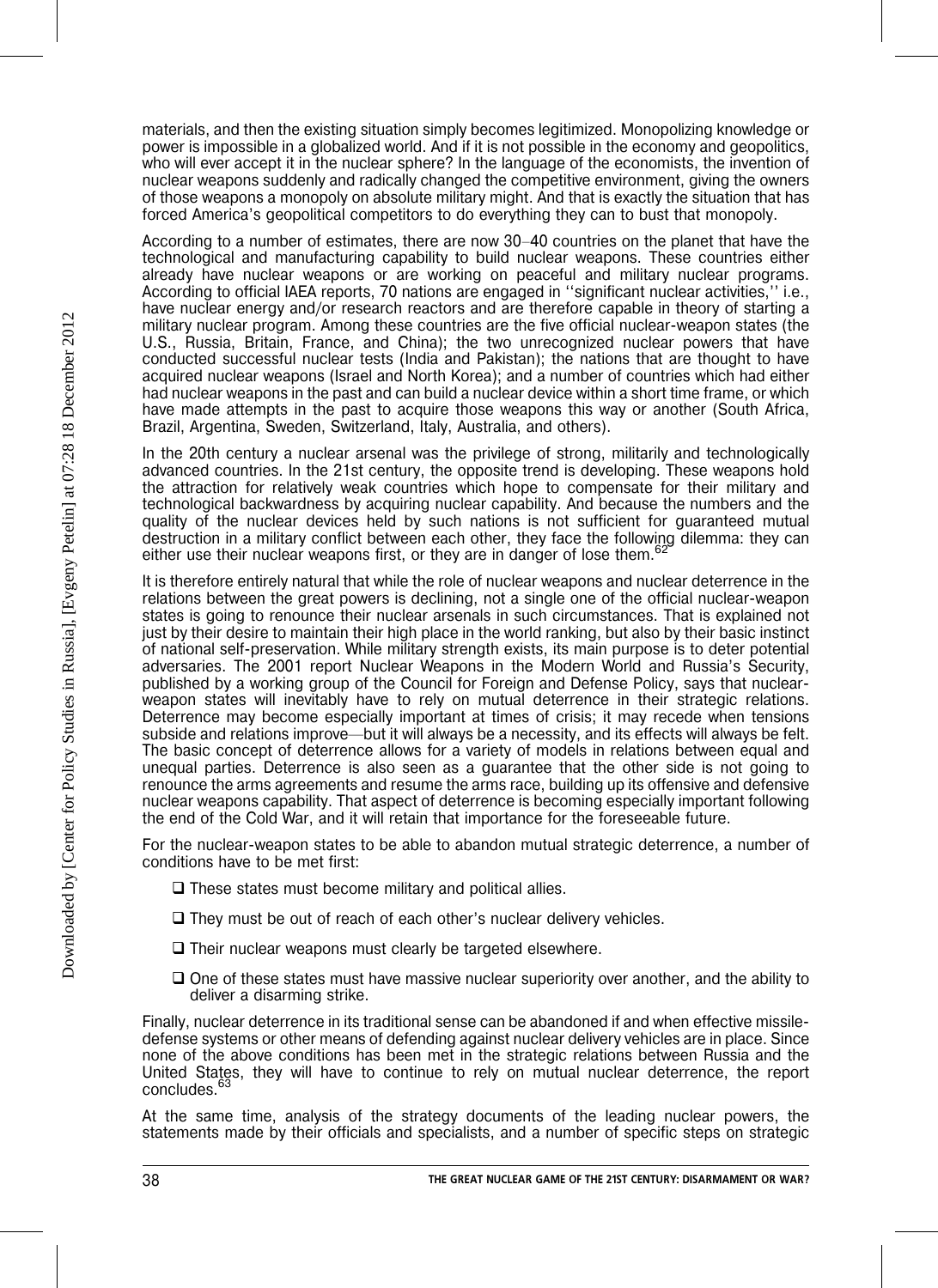armaments lead to the conclusion that attitudes to nuclear weapons and nuclear deterrence as an instrument of strategic stability and national security have undergone a certain transformation. The key problem in developing workable approaches to determining the possible directions of evolution of the nuclear factor in the relations between the nuclear powers is defining the role of nuclear deterrence in a multipolar world. Events of the past few years have demonstrated that in the new geopolitical situation, nuclear weapons can no longer be relied upon to prevent conflicts, let alone serve as an instrument against the new security challenges and threats in a multipolar world. Most of these threats are below the threshold of justification for nuclear war. At the same time, the system of crisis stability based on nuclear weapons creates a situation which is comfortable for all the players in the global nuclear balance. In this situation, none of the sides is interested in the balance being suddenly disturbed or any other actions being taken that could<br>lead to an escalation of armed confrontation using conventional forces.<sup>64</sup>

The obvious conclusion is that a whole set of conditions need to be met in order to make a world free of nuclear weapons even a theoretical possibility. The existing rules of the game were created for a very different world, a world dominated by two superpowers. These rules were created by people whose goal was to secure their own nuclear monopoly rather than achieve a global nuclear zero.

A complete elimination of nuclear weapons is not on the realistic agenda of the current or even future political leaders. It is therefore necessary to develop new rules of the game and new conditions to achieve security and stability in the nuclear age. That requires several specific steps to be made.

First, we need to determine which international institutions can be entrusted with the mission of nuclear disarmament. In order to enlarge the existing bilateral format of negotiations, an international body will be required to coordinate the interaction between the participating states. For all the shortfalls of the United Nations, only this body is capable of undertaking such a complex mission.

Russia and the United States have already done their bit for nuclear disarmament and even drawn a road map for that process. Continued success of nuclear disarmament depends on the question of when the other nuclear powers are going to join that process, and which roadmap they are going to use. That roadmap must become the first page of a detailed atlas for the new outlines of a world free of nuclear weapons. One of the stumbling blocks on the way towards creating an international institution for nuclear disarmament is the complexity of achieving a consensus. That consensus is needed because without it, we will remain exactly where we are today.

Second, there needs to be an official list of the countries that are the de facto members of the current nuclear club, with an amnesty for all the newly arrived nuclear-weapon states. In other words, all the existing nuclear weapons need to be legalized.

That step will allow all the existing nuclear weapons to be brought out into the open. It will also satisfy the ambitions of its owners to some extent by granting them nuclear status. In the process, these countries will be put into a strict legal framework and under stringent controls, because nuclear status also means very specific responsibilities.

Third, once that legalization is achieved, admittance to the nuclear club must be closed once and for all, perhaps after a certain cut-off date. A new and effective system of tough sanctions will then need to be implemented for those trying to acquire nuclear weapons capability after that cut-off.

Such a step would probably require certain changes to be made to the NPT, which may even have to be replaced with a new treaty, the better to reflect the current situation. It would be a chance to end once and for all the recurrent bouts of bloc mentality, which was so obvious in the disarmament agreements of the 1960s and 1970s. The need for this step is made all the more obvious by the clear lack of progress during the last few NPT review conferences.

Fourth, the new levels of nuclear arsenals need to be agreed on a multilateral basis, and thereby legalized. New transparency measures and verification mechanisms will have to be found. The nations will need to coordinate their nuclear strategies and programs.

Such a step will allow all the nuclear-weapon states to be involved in the dialogue, meaning that the nuclear threat will at the very least not become worse. Coordinating strategies will also increase the predictability of the policies of the nuclear-weapon states, reducing the risk of a spontaneous nuclear conflict to a minimum.

ANALYSIS

S  $\circ$  $\rightarrow$  $\overline{\phantom{a}}$  $\prec$  $\overline{z}$  $\prec$ 

Downloaded by [Center for Policy Studies in Russia], [Evgeny Petelin] at 07:28 18 December 2012 Downloaded by [Center for Policy Studies in Russia], [Evgeny Petelin] at 07:28 18 December 2012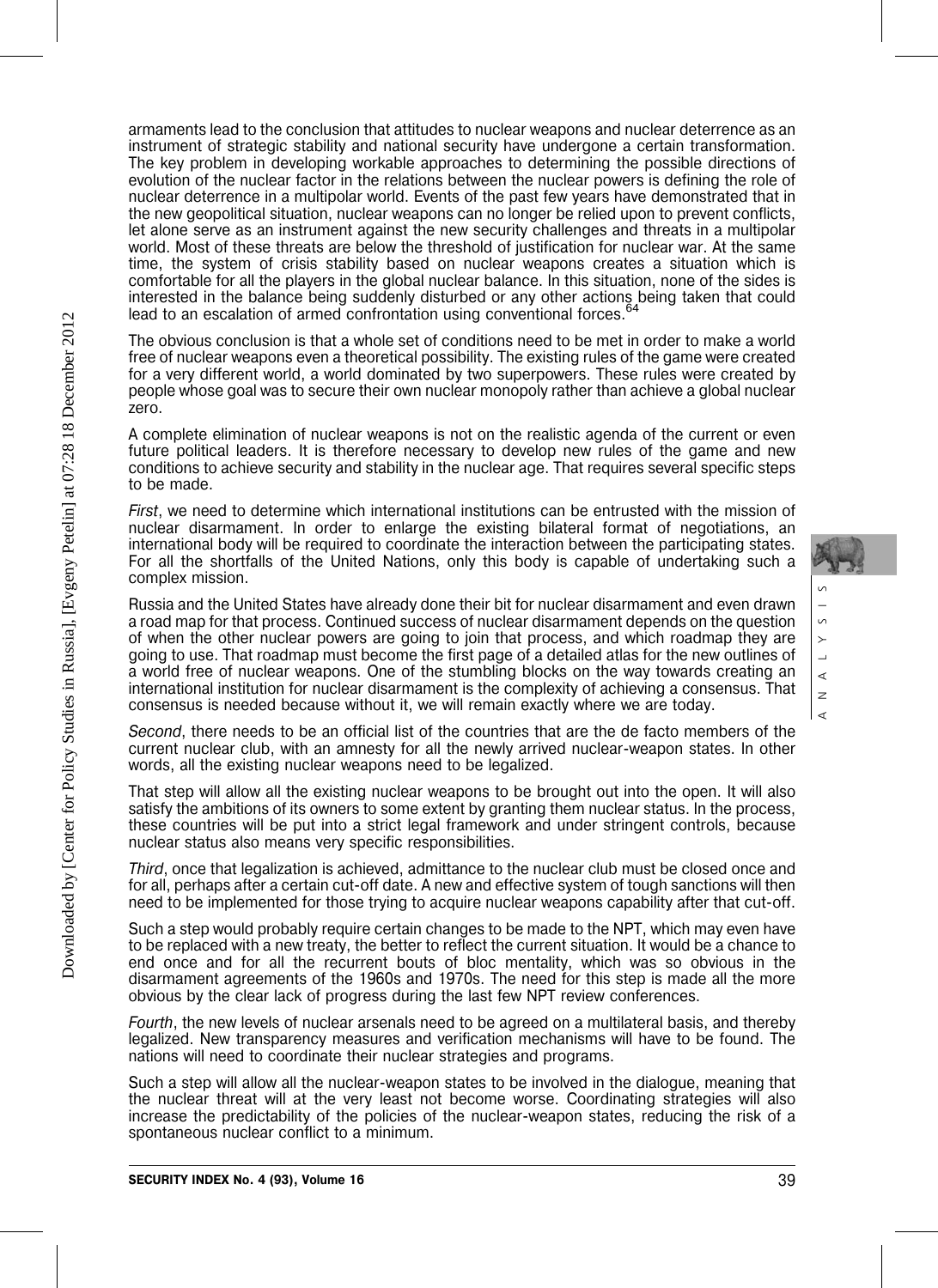Fifth, a new international system of security needs to be built, and the nonproliferation regime should be reformatted.

That will require a new understanding of not only the current system of carrots and sticks, but of the future one as well. That future system will need to remain effective for many decades to come. What needs to be taken into account, however, is that the appetites of the nuclear players keep growing, and the carrots are becoming increasingly more expensive.

Sixth, there needs to be a new system of guarantees and conditions for the development of peaceful nuclear programs by any country on the planet, without dividing the states into the good ones and the bad ones, without axes or evil or pariah states.

The Russian proposal on setting up an international nuclear fuel reserve is part of the solution to that problem.

Seventh, legitimate nuclear-weapon states must be allowed to conduct nuclear tests every 10-15 years or so to ascertain the reliability of their nuclear arsenals and preserve the expertise of the nuclear specialists.<sup>65</sup> Such tests must comply with all the radiation and environmental safety requirements. They may be conducted under the supervision of the IAEA or some other international organization.

That latter proposal may seem the most radical and the least acceptable of the seven. But without implementing it, it will be impossible to understand the true state of affairs in the nuclear sphere and properly control the nuclear nonproliferation regime. Only nuclear tests will enable the nuclearweapon states to manufacture, store, maintain and dismantle nuclear warheads safely and securely.

It will take at least 15-20 years to implement all of these steps. It is important that all of them are implemented to the fullest extent. Omitting even one of them will lead to failure, because the reasons for the current situation will not have been completely eliminated.

The success of these steps will be instrumental for achieving a *sufficient* precondition for nuclear disarmament, a voluntary renunciation of nuclear weapons and of the use of force in international relations by all countries. But, as the great Russian poet N.A. Nekrasov once said, ''neither you nor I will live to see those halcyon days''. COL

#### NOTES

<sup>1</sup> Iran Proposes Nuclear Disarmament Committee. Vremya Vostoka, September 24, 2008, [http://www.](http://www.easttime.ru/news/2/11/668.html) [easttime.ru/news/2/11/668.html](http://www.easttime.ru/news/2/11/668.html), last accessed November 25, 2009.

<sup>2</sup> Terekhov Andrey, "Complete Nuclear Disarmament is Impossible," Nezavisimoye Voyennoye Obozreniye (Independent Military Review), July 10, 2009, [http://nvo.ng.ru/concepts/2009-07-10/6\\_razorujenie.html,](http://nvo.ng.ru/concepts/2009-07-10/6_razorujenie.html) last accessed October 25, 2010.

<sup>3</sup> ''Obama Proposes Nuclear Disarmament,'' Radio Liberty, April 5, 2009, [http://www.svobodanews.ru/](http://www.svobodanews.ru/content/article/1602310.html) [content/article/1602310.html](http://www.svobodanews.ru/content/article/1602310.html), last accessed November 25, 2009.

<sup>4</sup> "Final Declaration Approved at the NPT Review Conference for the First Time since 2000," Golos Rossii, May 29, 2010, [http://rus.ruvr.ru/2010/05/29/8693353.html,](http://rus.ruvr.ru/2010/05/29/8693353.html) last accessed July 25, 2010.

<sup>5</sup> "Joint Understanding on Further Reductions and Limitations of Strategic Offensive Weapons," July 6, 2009, [http://tours.kremlin.ru/text/docs/2009/07/219078.shtml,](http://tours.kremlin.ru/text/docs/2009/07/219078.shtml) last accessed November 25, 2009.

<sup>6</sup> Strokan Sergey and Sidorov Dmitriy, "Now to the Reset," Kommersant 124/P (July 2009), [http://](http://www.kommersant.ru/doc.aspx?DocsID=1210932) [www.kommersant.ru/doc.aspx?DocsID](http://www.kommersant.ru/doc.aspx?DocsID=1210932) = [1210932](http://www.kommersant.ru/doc.aspx?DocsID=1210932), last accessed November 25, 2009.

<sup>7</sup> Ifft Edward, "Next Steps in Russian-U.S. Arms Reductions," Security Index 2 (Summer 2009), pp. 129-134.

<sup>8</sup> E.A. Fedosov, "The Power that Weakens," Rossiyskoye Voyennoye Obozreniye (Russian Military Review) 5 (2004), pp. 6–9; V.I. Slipchenko, *Wars of the Sixth Generation. Weapons and Warfare of the Future* (Moscow: Veche, 2002), p. 384.

<sup>9</sup> Tsilyurik Darya, "Obama Faces Accounting for Moscow," Nezavisimaya Gazeta, July 14, 2009, [http://](http://www.ng.ru/world/2009-07-14/2_obama.html) [www.ng.ru/world/2009-07-14/2\\_obama.html](http://www.ng.ru/world/2009-07-14/2_obama.html), last accessed November 25, 2009.

<sup>10</sup> A.E. Vandam, Geopolitics and Geostrategy (Moscow: Kuchkovo Pole, 2002), p. 272.

 $\sim$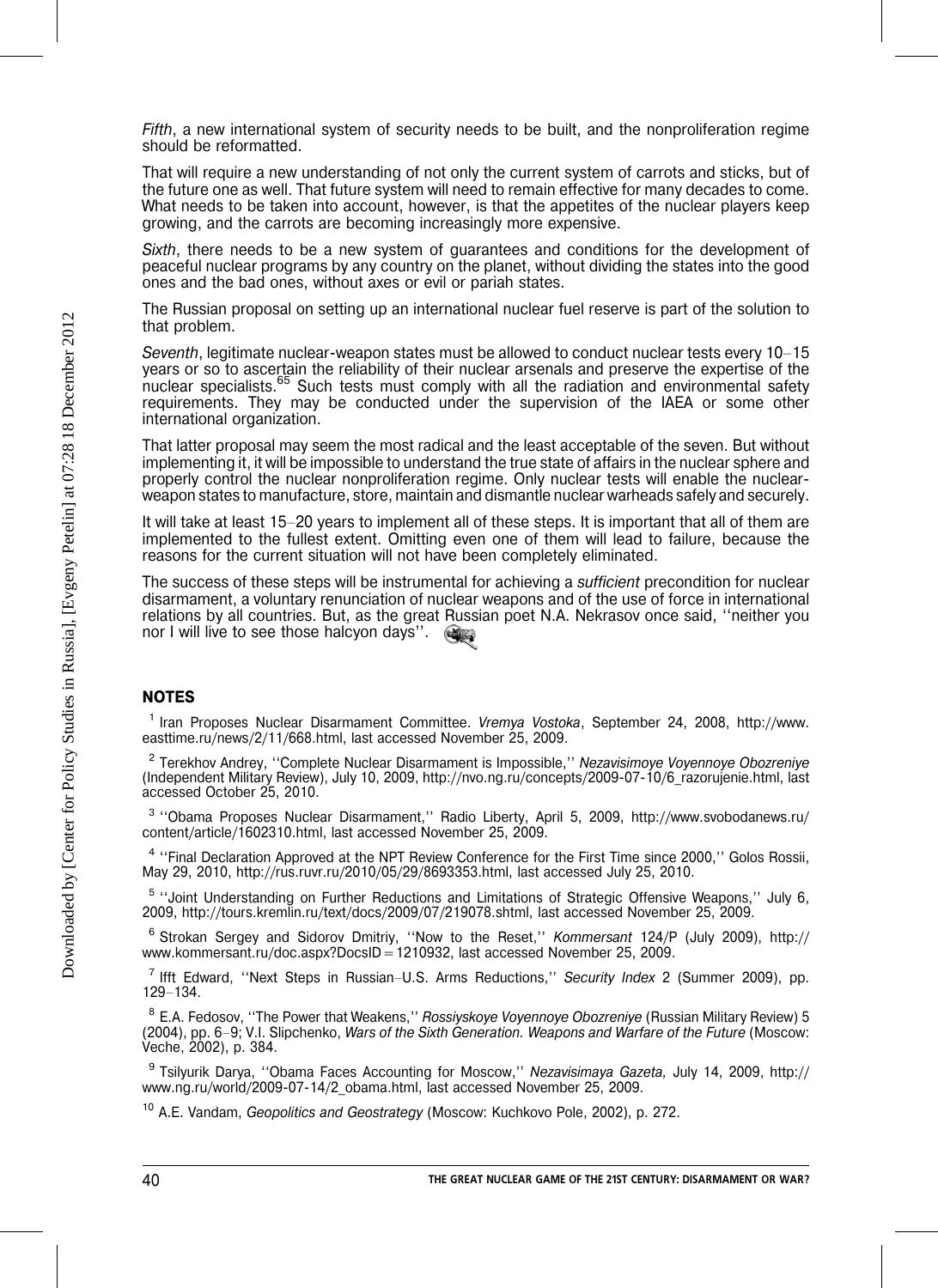<sup>11</sup> E. Kingston-McClory, Global Strategy (Moscow: Voyennoye Izdatelstvo MO SSSR, 1959).

<sup>12</sup> B.H. Liddel Hart, Strategy of Indirect Action (Moscow: Izdatelstvo Inostrannoy Literatury, 1957).

<sup>13</sup> V.Y. Novitskaya, Higher Strategy (SPb.: Sea Ministry Printing House at the Chief Admiralty, 1913), p. 97.

<sup>14</sup> SIPRI 2007, Annual Report: Armaments, Disarmament and International Security (M: IMEMO RAN, 2008), p. 895.

<sup>15</sup> V.P. Varava V.A. Dronov, V.P. Dumik and others, Nuclear Weapons and National Security (Rosatom Institute of Strategic Stability: Saransk. Krasnyy Oktyabr, 2008), p. 188.

<sup>16</sup> Solovyev Vadim, "American Nuclear Doctrine," Nezavisimoye Voyennoye Obozreniye, March 22, 2002, [http://nvo.ng.ru/wars/2002-03-22/1\\_doctrine.html,](http://nvo.ng.ru/wars/2002-03-22/1_doctrine.html) last accessed November 25, 2009.

<sup>17</sup> S.M. Rogov, "Sixth Attempt at Strategic Peace," Nezavisimaya Gazeta, April 8, 2010; A. Shitov, "Nuclear Spring of Barak Obama: A View From the United States,'' *Rossiyskaya Gazeta* 5156 (April 2010), p. 15.

<sup>18</sup> "New U.S. Nuclear Weapons Can Cause a Revolution in Warfare Tactics," August 21, 2003, [http://](http://www.newsru.com/world/21Aug2003/weapon.html) [www.newsru.com/world/21Aug2003/weapon.html,](http://www.newsru.com/world/21Aug2003/weapon.html) last accessed November 25, 2009.

<sup>19</sup> Nikolay Sokov, "Future of U.S. Nuclear Nolicy after the Bush Administration," Yadernyy Kontrol, 11 (Autumn 2005), p. 58.

<sup>20</sup> "New U.S. Nuclear Doctrine: Pre-emptive Nuclear Strikes," September 12, 2005, [http://www.newsru.](http://www.newsru.com/world/12sep2005/omu.html) [com/world/12sep2005/omu.html,](http://www.newsru.com/world/12sep2005/omu.html) last accessed November 25, 2009.

<sup>21</sup> "USA Unveils New Nuclear Doctrine", RBK, April 6, 2010, [http://top.rbc.ru/politics/06/04/2010/](http://top.rbc.ru/politics/06/04/2010/390043.shtml) [390043.shtml](http://top.rbc.ru/politics/06/04/2010/390043.shtml), last accessed July 25, 2009. See also: Reference information about the Pentagon's nuclear policy, statement by Robert Gates, http://www.defense.gov/

<sup>22</sup> I.A. Akhtamzyan, "Nuclear programs, military doctrines, nuclear nonproliferation policy," PIR Center, [http://www.pircenter.org/data/SS/NucProg.pdf,](http://www.pircenter.org/data/SS/NucProg.pdf) last accessed November 25, 2009.

<sup>23</sup> Zygar Mikhail, "Russia Divided into 12 Targets. Experts Advise Barak Obama where to Target Nuclear Missiles,'' *Kommersant* 67, (April 2009), [http://www.kommersant.ru/doc.aspx?DocsID](http://www.kommersant.ru/doc.aspx?DocsID=1155792print=true)=[1155792&](http://www.kommersant.ru/doc.aspx?DocsID=1155792print=true) [print](http://www.kommersant.ru/doc.aspx?DocsID=1155792print=true)=[true,](http://www.kommersant.ru/doc.aspx?DocsID=1155792print=true) last accessed November 25, 2009.

<sup>24</sup> Brzezinski Zbigniew, The Choice: Global Domination or Global Leadership (M.: Mezhdunarodnyye Otnosheniya, 2004), p. 288.

<sup>25</sup> Military Strategy, edited by Soviet Union Marshal V.D. Sokolovskiy (M.: Voyenizdat, 1968), p. 464.

<sup>26</sup> Military Doctrine of the Russian Federation, M.: 2000; Strategy of National Security of the Russian Federation until 2020; approved by Russian presidential decree No 537 of May 12, 2009. *Rossiyskaya Gazeta*, 88 (May 2009).

<sup>27</sup> "Military Doctrine of the Russian Federation of February 5, 2010. Approved by Russian presidential decree,'' [http://www.kremlin.ru/ref\\_notes/461,](http://www.kremlin.ru/ref_notes/461) last accessed August 25, 2009.

<sup>28</sup> V.P. Varava, V.A. Dronov, V.P. Dumik and others, Nuclear Weapons and National Security. Rosatom Institute of Strategic Stability (Saransk: Krasnyy Oktyabr, 2008), p. 188.

<sup>29</sup> "UK Holds First Nuclear Test in Four Years," February 24, 2006, [http://www.lenta.ru/news/2006/02/24/](http://www.lenta.ru/news/2006/02/24/bomb/) [bomb/](http://www.lenta.ru/news/2006/02/24/bomb/), last accessed November 25, 2009.

<sup>30</sup> Kirilov Roman, "Blair Opens Nuclear Weapons Debate," RBK Daily, November 20, 2006, [http://](http://www.rbcdaily.ru/2006/11/20/focus/250424) [www.rbcdaily.ru/2006/11/20/focus/250424](http://www.rbcdaily.ru/2006/11/20/focus/250424), last accessed November 25, 2009.

<sup>31</sup> ''Britain Discloses Information about its Nuclear Arsenal,'' May 25, 2010, [http://www.lenta.ru/news/2010/](http://www.lenta.ru/news/2010/05/26/nuclear/) [05/26/nuclear/,](http://www.lenta.ru/news/2010/05/26/nuclear/) last accessed August 25, 2009.

<sup>32</sup> Nevzorov Aleksey, ''Nuclear Nationalism French-style-2,'' Agentstvo Politicheskikh Novostey, February 18, 2005, [http://www.apn.ru/publications/article1292.htm,](http://www.apn.ru/publications/article1292.htm) last accessed November 25, 2009.

33 E.F. Guseynov, "France Ready to Deliver Pre-emptive Strike: New French Nuclear Doctrine," Natsionalnaya Bezopasnost,<http://www.nationalsecurity.ru/library/00028/00028nuclearfrance.htm> last accessed November 25, 2009.

<sup>34</sup> Gusev Dmitriy, "France not Ready for Complete Nuclear Disarmament," RFI Russian Service, [http://](http://www.inosmi.ru/europe/20100414/159291936.html) [www.inosmi.ru/europe/20100414/159291936.html,](http://www.inosmi.ru/europe/20100414/159291936.html) last accessed August 25, 2009.

<sup>35</sup> M.E. Sosnovskiy, "French Nuclear Policy and Nuclear Weapons," Natsionalnaya Oborona, No. 4, 2006, <http://www.iss.niiit.ru/pub/pub-98.pdf>, last accessed November 25, 2009.

ANALYSIS

S  $\rightarrow$  $\overline{\phantom{a}}$  $\prec$  $\overline{z}$  $\prec$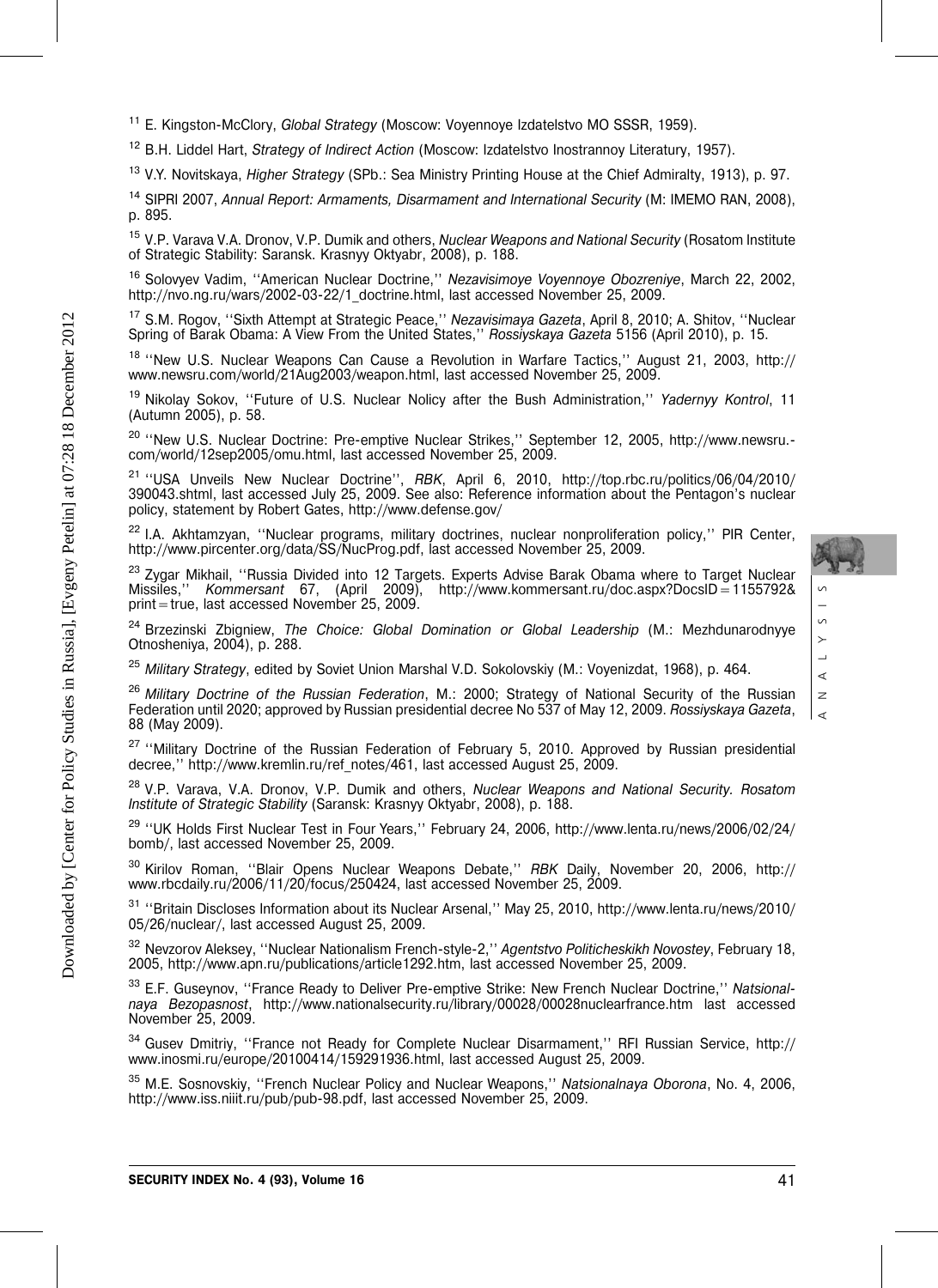<sup>36</sup> P. Gallois, "Russia Needs to Maintain and Develop its Nuclear Capability," Krasnaya Zvezda (November 5, 2004), p. 4.

 $37$  P.S. Zolotarev, "China's Nuclear Strategy," April 2, 2009, [http://www.warandpeace.ru/ru/analysis/vprint/](http://www.warandpeace.ru/ru/analysis/vprint/34192/) [34192/,](http://www.warandpeace.ru/ru/analysis/vprint/34192/) last accessed November 25, 2009.

<sup>38</sup> P.S. Zolotarev, "China's Nuclear Strategy. Russia and America in the 21st Century," Electronic Science  $Maxi = 3$  (2008), http://www.rusus.ru/?act = read&id = 139, last accessed August 25, 2009.

<sup>39</sup> M.E. Sosnovskiy, ''China's Nuclear Policy and Nuclear Weapons,'' Natsionalnaya Oborona 8 (2006), p. 45.

<sup>40</sup> R. Barsur, "India's Nuclear Doctrine", Yadernyy Kontrol 1 (Spring 2005), pp. 41-50.

<sup>41</sup> "Indian President Urges Leading Nations to Set the Example of Complete Nuclear Disarmament," May 23, 2005, [http://www.moscowuniversityclub.ru/home.asp?artId](http://www.moscowuniversityclub.ru/home.asp?artId=1728) = [1728,](http://www.moscowuniversityclub.ru/home.asp?artId=1728) last accessed November 25, 2009.

<sup>42</sup> "India Ready to Make Steps towards Nuclear Disarmament - Munich Conference," February 6, 2009, [http://www.newsru.com/world/06feb2009/yadern.html,](http://www.newsru.com/world/06feb2009/yadern.html) last accessed November 25, 2009.

<sup>43</sup> P. Iskanderov, ''India is not a Problem,'' Vremya Novostey 132 (July 2009), p. 6.

<sup>44</sup> V.I. Sotnikov, ''Pakistan's Nuclear Doctrine,'' March 25, 2009, [http://www.iimes.ru/rus/stat/2009/25-03-](http://www.iimes.ru/rus/stat/2009/25-03-09.htm) [09.htm](http://www.iimes.ru/rus/stat/2009/25-03-09.htm), last accessed November 25, 2009.

<sup>45</sup> V.I. Sotnikov, ''Pakistan's Nuclear Doctrine,'' Oriental Institute, [http://www.iimes.ru/rus/stat/2009/25-03-](http://www.iimes.ru/rus/stat/2009/25-03-09.htm) [09.htm](http://www.iimes.ru/rus/stat/2009/25-03-09.htm), last accessed November 25, 2009.

<sup>46</sup> R.M. Timerbayev, Russia and Nuclear Nonproliferation. 1945–1968 (M.: Nauka, 1999), p. 383.

<sup>47</sup> Brezkun, "One Can Only Disarm in a Fair World," Natsionalnaya Oborona 4 (2009), pp. 14–30.

<sup>48</sup> A.D. Sakharov, ''The Danger of Thermonuclear War. An Open Letter to Dr. Sidney Drell, February 2, 1983,'' [http://www.iseu.by/rus/memoria/sakharov/sakharov/atom.html,](http://www.iseu.by/rus/memoria/sakharov/sakharov/atom.html) last accessed November 25, 2009.

<sup>49</sup> J. Goodby, "Nuclear Disarmament Initiative as a Basis for Future Agreements," Security Index 2 (Summer 2009), pp. 19-29.

<sup>50</sup> R. Gates, ''A Balanced Strategy,'' *Russia in Foreign Affairs* 2 (March–April 2009), [http://www.globalaffairs.](http://www.globalaffairs.ru/numbers/37/11574.html) [ru/numbers/37/11574.html,](http://www.globalaffairs.ru/numbers/37/11574.html) last accessed November 25, 2009.

<sup>51</sup> Khramchikhin Alekandr, Remizov Mikhail, Vashenko Aleksey, Belkovskiy Stanislav, The Danger of Nuclear Disarmament. Prospects for the Creation of New Russian Nuclear Forces. Ahead of the Meeting between Dmitry Medvedev and Barak Obama. Report by the National Institute of Strategy, (M.; 2009), [http://](http://www.apn.ru/publications/article21494.htm) [www.apn.ru/publications/article21494.htm,](http://www.apn.ru/publications/article21494.htm) last accessed November 25, 2009.

<sup>52</sup> S.P. Kapitsa, S.P. Kurdyumov, G.G. Malinetskiy, Synergetics and Forecasting the Future. Synergetics: From the Past to the Future (M.: URSS, 2003), p. 288.

53 E. Lyapina, "Project for New American Century," <http://amstd.spb.ru/21cent/newcent.htm>, last accessed November 25, 2009; Project for New American Century (PNAC), June 12, 2007, [http://t0x4.livejournal.com/](http://t0x4.livejournal.com/786.html) [786.html,](http://t0x4.livejournal.com/786.html) last accessed November 25, 200).

<sup>54</sup> Grinyayev Sergey and Kovtunenko Mikhail, ''Russia's Future as Projected by the U.S. National Council for Intelligence. Key Projections of the Global Trends 2020 forecast,'' [http://www.agentura.ru/dossier/russia/](http://www.agentura.ru/dossier/russia/people/grinyaev/2020) [people/grinyaev/2020](http://www.agentura.ru/dossier/russia/people/grinyaev/2020), last accessed November 25, 2009.

<sup>55</sup> ''In 2025 Russia Will ...'', Stra[teg].ru, November 2, 2002, [http://stra.teg.ru/library/global/0/0/print,](http://stra.teg.ru/library/global/0/0/print) last accessed November 25, 2009.

<sup>56</sup> O. Kolesnichenko, "The Fashion for Strategies," Voenno-Promyshellyy Kuryer 29 (July 2009), p. 62.

57 J.M. Colomer, Great Empires, Small Nations. The Uncertain Future of the Sovereign State (London, New York: Routledge, 2007), p. 114. Quoted from: I.M. Busygina, ''Great Empires, Small Nations. The Uncertain Future of the Sovereign State, Neprikosnovennyy Zapas 3(59) (2008).

<sup>58</sup> V.T. Tretyakov, ''Two European Unions – One (and united) Europe,'' *Politicheskiy Klass* 4 (April 2009), pp. 18-25.

<sup>59</sup> A. Battler, "The Contours of the World in the First Half of the 21st century and a Little Further," World Economics and International Relations 1 (2002), pp. 73-80.

<sup>60</sup> Gabuyev Aleksandr, "USA Announces a Reset with China," Kommersant 136(4191), July 29, 2009, [http://](http://www.kommersant.ru/doc.aspx?DocsID=1211889) [www.kommersant.ru/doc.aspx?DocsID](http://www.kommersant.ru/doc.aspx?DocsID=1211889) = [1211889](http://www.kommersant.ru/doc.aspx?DocsID=1211889), last accessed November 3, 2010.